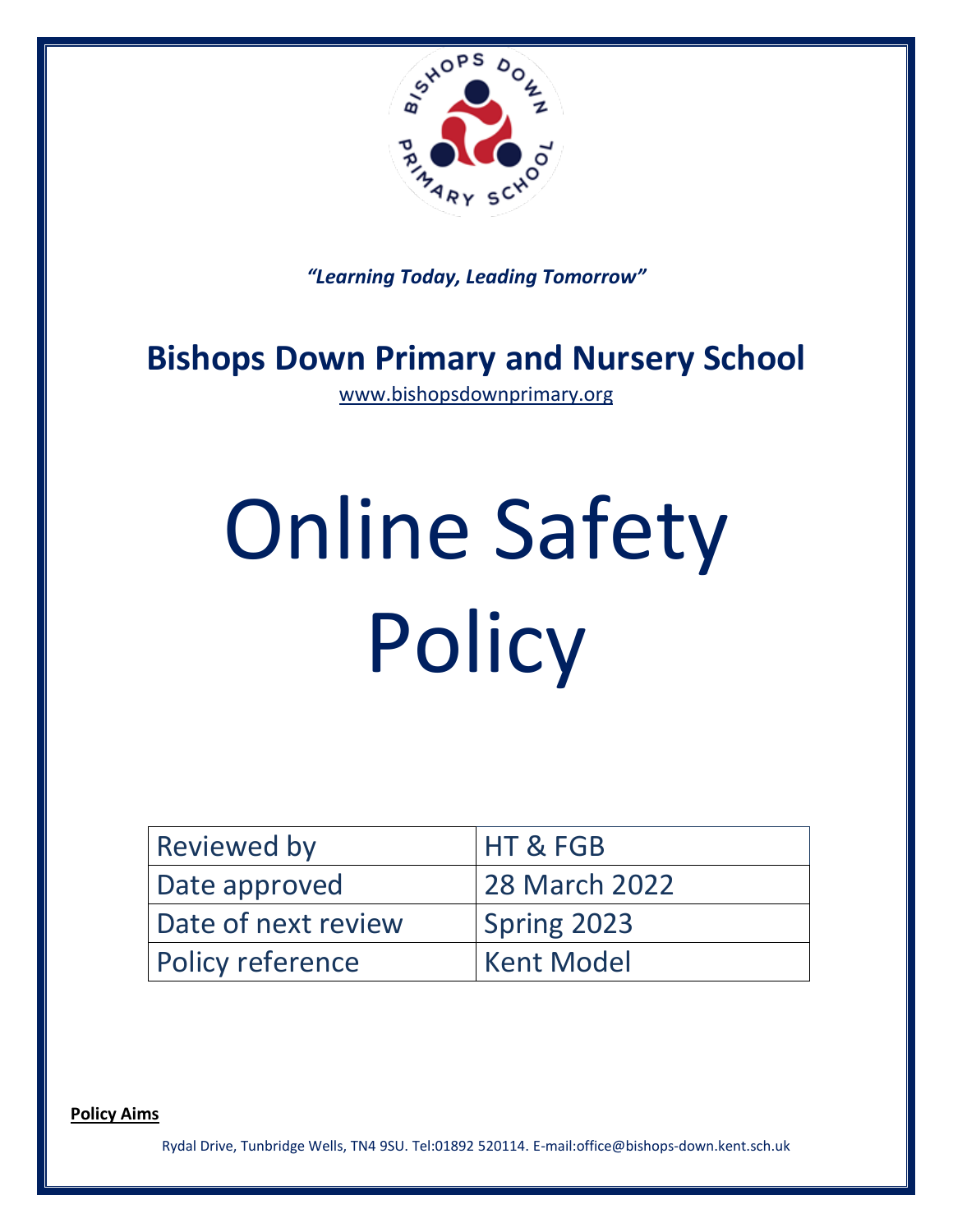Bishops Down Primary & Nursery School aims to:

- Have robust processes in place to ensure the online safety of pupils, staff, volunteers and governors
- Deliver an effective approach to online safety, which empowers us to protect and educate the whole school community in its use of technology, including mobile and smart technology (which we refer to as 'mobile phones' and/or 'smart watches')
- Establish clear mechanisms to identify, intervene and escalate an incident, where appropriate
- Enable all staff to work safely and responsibly, to role model positive behaviour online and to manage professional standards and practice when using technology.

# **The 4 key categories of risk**

Our approach to online safety is based on addressing the following categories of risk:

- **Content** being exposed to illegal, inappropriate or harmful content, such as pornography, fake news, racism, misogyny, self-harm, suicide, anti-Semitism, radicalisation and extremism
- **Contact** being subjected to harmful online interaction with other users, such as peer-to-peer pressure, commercial advertising and adults posing as children or young adults with the intention to groom or exploit them for sexual, criminal, financial or other purposes
- **Conduct** personal online behaviour that increases the likelihood of, or causes, harm, such as making, sending and receiving explicit images (e.g. consensual and non-consensual sharing of nudes and semi-nudes and/or pornography), sharing other explicit images and online bullying; and
- **Commerce** risks such as online gambling, inappropriate advertising, phishing and/or financial scam

# **Legislation and guidance**

This policy is based on the Department for Education's (DfE) statutory safeguarding guidance, [Keeping](https://www.gov.uk/government/publications/keeping-children-safe-in-education--2)  [Children Safe in Education,](https://www.gov.uk/government/publications/keeping-children-safe-in-education--2) and its advice for schools on:

- [Teaching online safety in schools](https://www.gov.uk/government/publications/teaching-online-safety-in-schools)
- [Preventing and tackling bullying](https://www.gov.uk/government/publications/preventing-and-tackling-bullying) and [cyber-bullying: advice for headteachers and school staff](https://www.gov.uk/government/publications/preventing-and-tackling-bullying)
- **Relationships and sex education**
- [Searching, screening and confiscation](https://www.gov.uk/government/publications/searching-screening-and-confiscation)
- [Early years foundation stage \(EYFS\) statutory framework -](https://www.gov.uk/government/publications/early-years-foundation-stage-framework--2) GOV.UK (www.gov.uk)
- [Working together to safeguard children -](https://www.gov.uk/government/publications/working-together-to-safeguard-children--2) GOV.UK (www.gov.uk)
- Procedures [Kent Safeguarding Children Multi-Agency Partnership \(kscmp.org.uk\)](https://www.kscmp.org.uk/procedures)

It also refers to the DfE's guidance on [protecting children from radicalisation.](https://www.gov.uk/government/publications/protecting-children-from-radicalisation-the-prevent-duty)

It reflects existing legislation, including but not limited to the [Education Act 1996](https://www.legislation.gov.uk/ukpga/1996/56/contents) (as amended), the [Education and Inspections Act 2006](https://www.legislation.gov.uk/ukpga/2006/40/contents) and the [Equality Act 2010.](https://www.legislation.gov.uk/ukpga/2010/15/contents) In addition, it reflects the [Education Act](http://www.legislation.gov.uk/ukpga/2011/21/contents/enacted)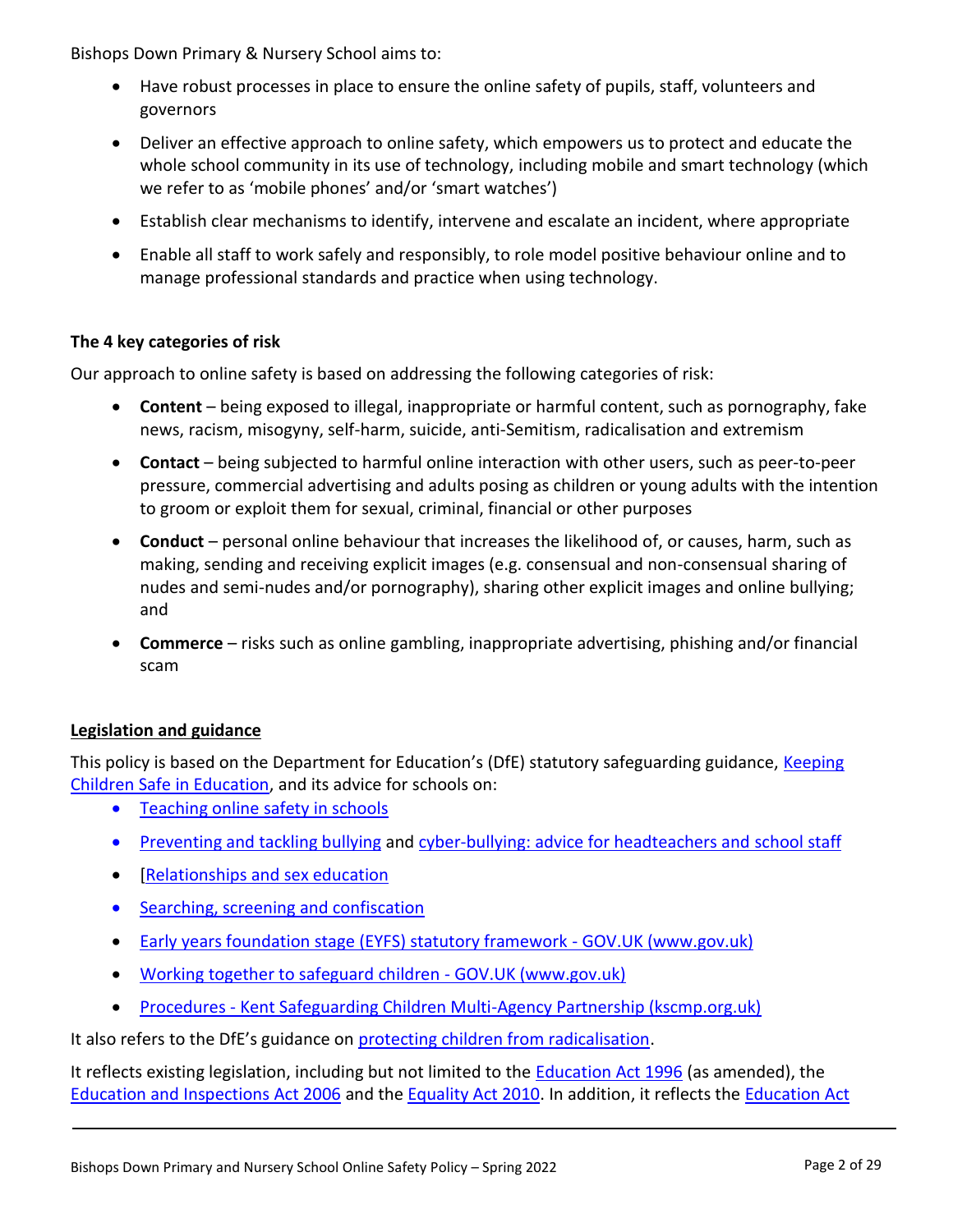[2011,](http://www.legislation.gov.uk/ukpga/2011/21/contents/enacted) which has given teachers stronger powers to tackle cyber-bullying by, if necessary, searching for and deleting inappropriate images or files on pupils' electronic devices where they believe there is a 'good reason' to do so.

The policy also takes into account the National Curriculum computing programmes of study.

#### **Links with other policies and practices**

This policy links with several other policies, practices and action plans including:

- Anti-bullying policy
- Acceptable Use Policies (AUP) and Staff Code of Conduct
- Behaviour policy
- Child protection policy
- GDPR Policy
- Privacy Notice
- Image use policy

#### **Monitoring and Review**

Technology evolves and changes rapidly; as such Bishops Down Primary and Nursery School will review this policy at least annually. The policy will be revised following any national or local policy updates, any local child protection concerns and/or any changes to our technical infrastructure.

We will regularly monitor internet use and evaluate online safety mechanisms to ensure that this policy is consistently applied.

#### **Roles & Responsibilities**

# **The Governing Board**

The governing board has overall responsibility for monitoring this policy and holding the head teacher to account for its implementation.

The governing board will co-ordinate regular meetings with appropriate staff to discuss online safety, and monitor online safety logs as provided by the designated safeguarding lead (DSL).

All governors will:

Ensure that they have read and understand this policy

Agree and adhere to the terms on acceptable use of the school's ICT systems and the internet (appendix 3)

Ensure that, where necessary, teaching about safeguarding, including online safety, is adapted for vulnerable children, victims of abuse and some pupils with SEND because of the importance of recognising that a 'one size fits all' approach may not be appropriate for all children in all situations, and a more personalised or contextualised approach may often be more suitable

# **The Leadership Team**

The head teacher is responsible for ensuring that staff understand this policy, and that it is being implemented consistently throughout the school.

The Leadership Team will: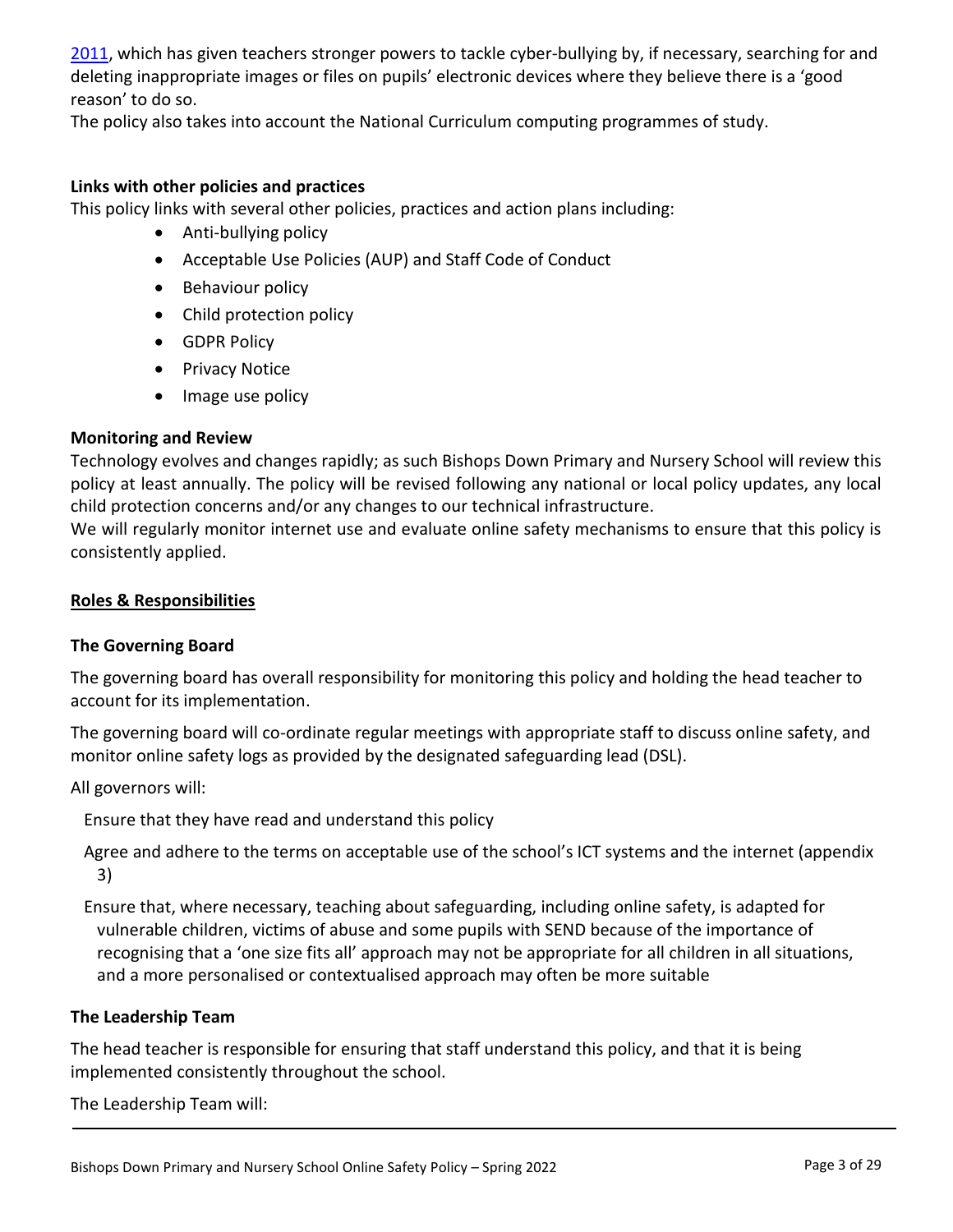Create a whole setting culture that incorporates online safety throughout all elements of school life.

- Ensure that online safety is viewed as a safeguarding issue and that practice is in line with national and local recommendations and requirements.
- Implement appropriate and up-to-date policies regarding online safety; including an acceptable use policy, which covers acceptable use of technology.
- Ensure that suitable and appropriate filtering and monitoring systems are in place and that they work with technical staff to monitor the safety and security of our systems and networks.
- Support the DSL and any deputies by ensuring they have enough time and resources to carry out their responsibilities.
- Ensure robust reporting channels are in place for the whole community to access regarding online safety concerns.
- Ensure there are robust reporting channels for the community to access regarding online safety concerns, including internal, local and national support.
- Ensure that appropriate risk assessments are undertaken regarding the safe use of technology.
- Audit and evaluate online safety practice to identify strengths and areas for improvement.
- Ensure that staff, learners and parents/carers are proactively engaged in activities which promote online safety.
- Support staff to ensure that online safety is embedded within a progressive whole setting curriculum which enables all learners to develop an appropriate understanding of online safety.

# **The Designated Safeguarding Lead**

Details of the school's DSL and deputies are set out in our child protection and safeguarding policy as well as relevant job descriptions.

The DSL takes lead responsibility for online safety in school, in particular:

- In ensuring that staff understand this policy and that it is being implemented consistently throughout the school
- Working with, ICT manager and other staff, as necessary, to address any online safety issues or incidents
- Managing all online safety issues and incidents in line with the school child protection policy
- Ensuring that any online safety incidents are logged (see appendix 5) and dealt with appropriately in line with this policy
- Ensuring that any incidents of cyber-bullying are logged and dealt with appropriately in line with the school behaviour policy
- Liaising with other agencies and/or external services if necessary
- Providing regular reports on online safety in school to the governing board
- Access regular and appropriate training and support to ensure they understand the unique risks associated with online safety and have the relevant and up-to-date knowledge required to keep learners safe online.
- Access regular and appropriate training and support to ensure they recognise the additional risks that learners with SEN and disabilities (SEND) face online.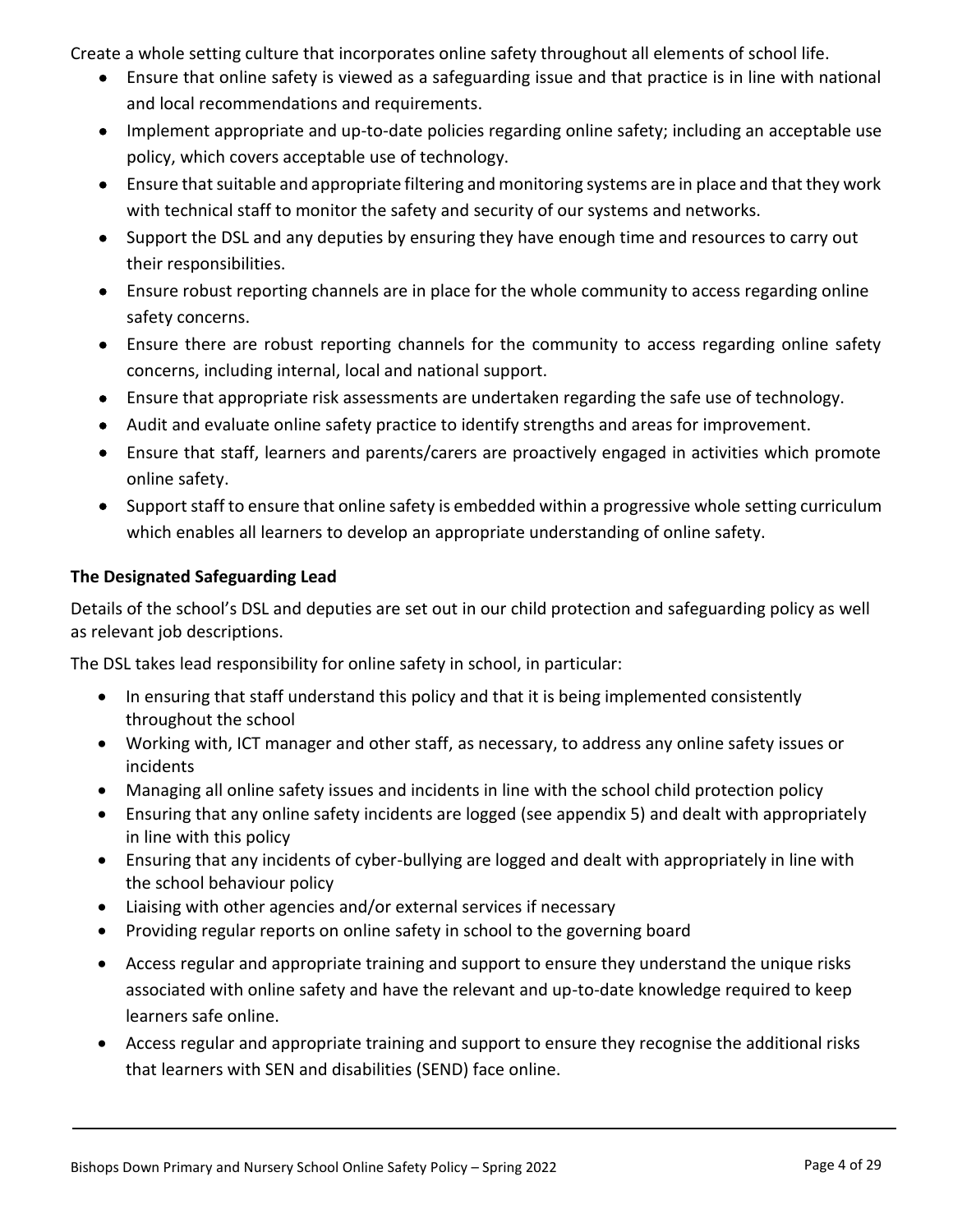- Ensure all members of staff receive regular, up-to-date and appropriate online safety training and information as part of their induction and child protection training.
- Keep up-to-date with current research, legislation and trends regarding online safety and communicate this with the community, as appropriate.

# **The ICT manager**

The ICT manager is responsible for:

- Putting in place an appropriate level of security protection procedures, such as filtering and monitoring systems, which are reviewed and updated on a regular basis to assess effectiveness and ensure pupils are kept safe from potentially harmful and inappropriate content and contact online while at school, including terrorist and extremist material
- Ensuring that the school's ICT systems are secure and protected against viruses and malware, and that such safety mechanisms are updated regularly
- Conducting a full security check and monitoring the school's ICT systems on a regular basis
- Blocking access to potentially dangerous sites and, where possible, preventing the downloading of potentially dangerous files

# **All staff and volunteers**

All staff, including contractors and agency staff, and volunteers are responsible for:

- Maintaining an understanding of this policy
- Implementing this policy consistently
- Agreeing and adhering to the terms on acceptable use of the school's ICT systems and the internet (appendix 3), and ensuring that pupils follow the school's terms on acceptable use (appendices 1 and 2)
- Working with the DSL to ensure that any online safety incidents are logged and dealt with appropriately in line with this policy
- Ensuring that any incidents of cyber-bullying are dealt with appropriately in line with the school behaviour policy

Responding appropriately to all reports and concerns about sexual violence and/or harassment, both online and offline and maintaining an attitude of 'it could happen here'

- Contribute to the development of our online safety policies.
- Take responsibility for the security of IT systems and the electronic data they use or have access to.
- Model good practice when using technology with learners
- Maintain a professional level of conduct in their personal use of technology, both on and off site.
- Embed online safety education in curriculum delivery wherever possible.
- Have an awareness of a range of online safety issues and how they may be experienced by the learners in their care.
- Identify online safety concerns and take appropriate action by following the school safeguarding policies and procedures.
- Take personal responsibility for professional development in this area.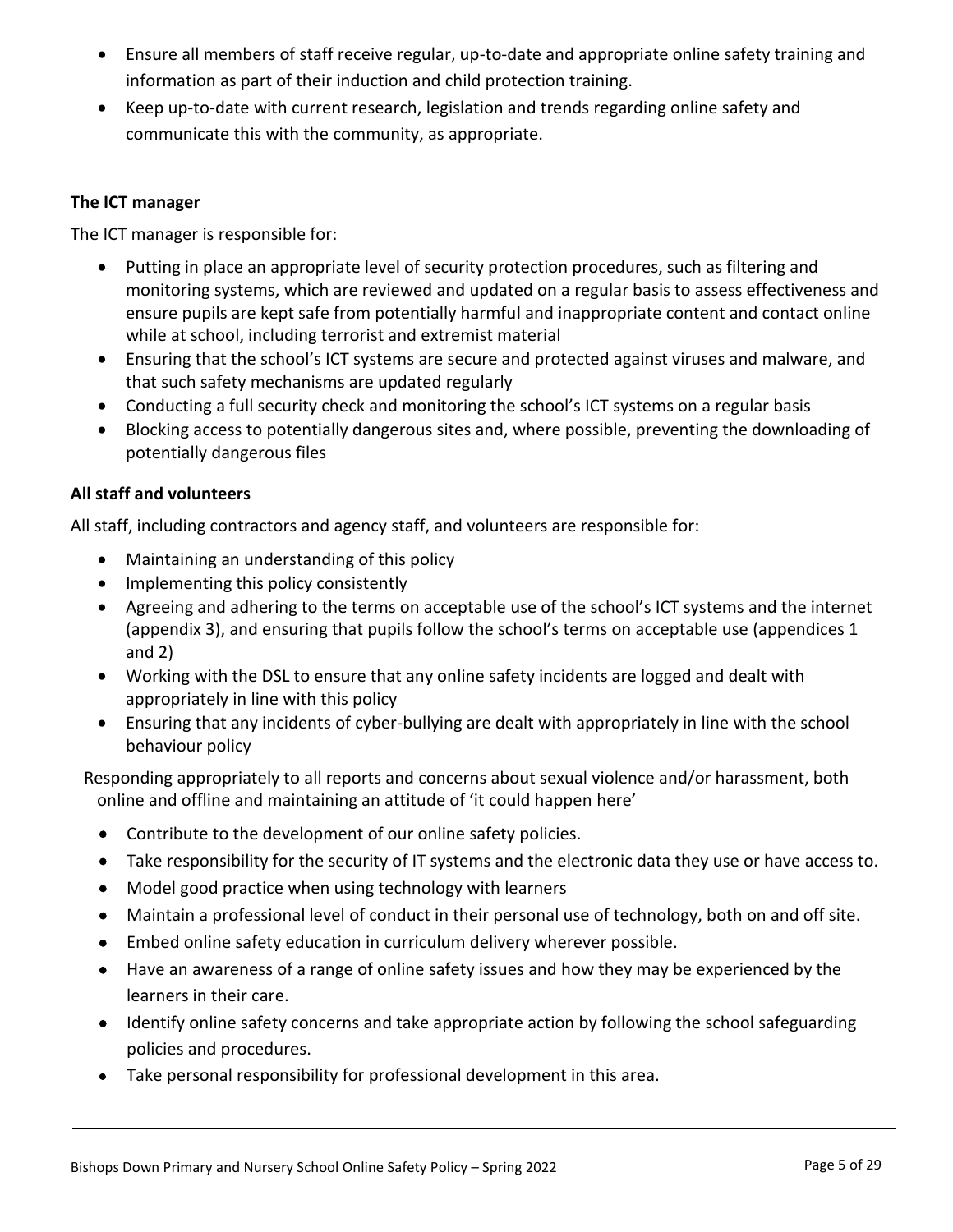This list is not intended to be exhaustive.

#### **Parents**

Parents are expected to:

Notify a member of staff or the head teacher of any concerns or queries regarding this policy

- Ensure their child has read, understood and agreed to the terms on acceptable use of the school's ICT systems and internet (appendices 1 and 2)
	- Support our online safety approaches by discussing online safety issues with their children and reinforcing appropriate and safe online behaviours at home.
	- Role model safe and appropriate use of technology and social media.
	- Abide by the home-school agreement.
	- Identify changes in behaviour that could indicate that their child is at risk of harm online.
	- Seek help and support from the setting, or other appropriate agencies, if they or their child encounter online issues.
	- Contribute to the development of the online safety policies.
	- Use systems, such as Purple Mash safely and appropriately.
	- Take responsibility for their own awareness in relation to the risks and opportunities posed by new and emerging technologies.

Parents can seek further guidance on keeping children safe online from the following organisations and websites:

What are the issues?  $-$  [UK Safer Internet Centre](https://www.saferinternet.org.uk/advice-centre/parents-and-carers/what-are-issues)

Hot topics – [Childnet International](http://www.childnet.com/parents-and-carers/hot-topics)

Parent resource sheet – [Childnet International](https://www.childnet.com/resources/parents-and-carers-resource-sheet)

Healthy relationships – [Disrespect Nobody](https://www.disrespectnobody.co.uk/)

# **Visitors and members of the community**

Visitors and members of the community who use the school's ICT systems or internet will be made aware of this policy, when relevant, and expected to read and follow it. If appropriate, they will be expected to agree to the terms on acceptable use.

# **Education and Engagement Approaches**

# **Education and engagement with learners**

Bishops Down Primary and Nursery School will establish and embed a whole school culture and will raise awareness and promote safe and responsible internet use amongst learners by:

 ensuring our curriculum and whole school approach is developed in line with the UK Council for Internet Safety (UKCIS) 'Education for a Connected World Framework' and DfE 'Teaching online safety in school' guidance.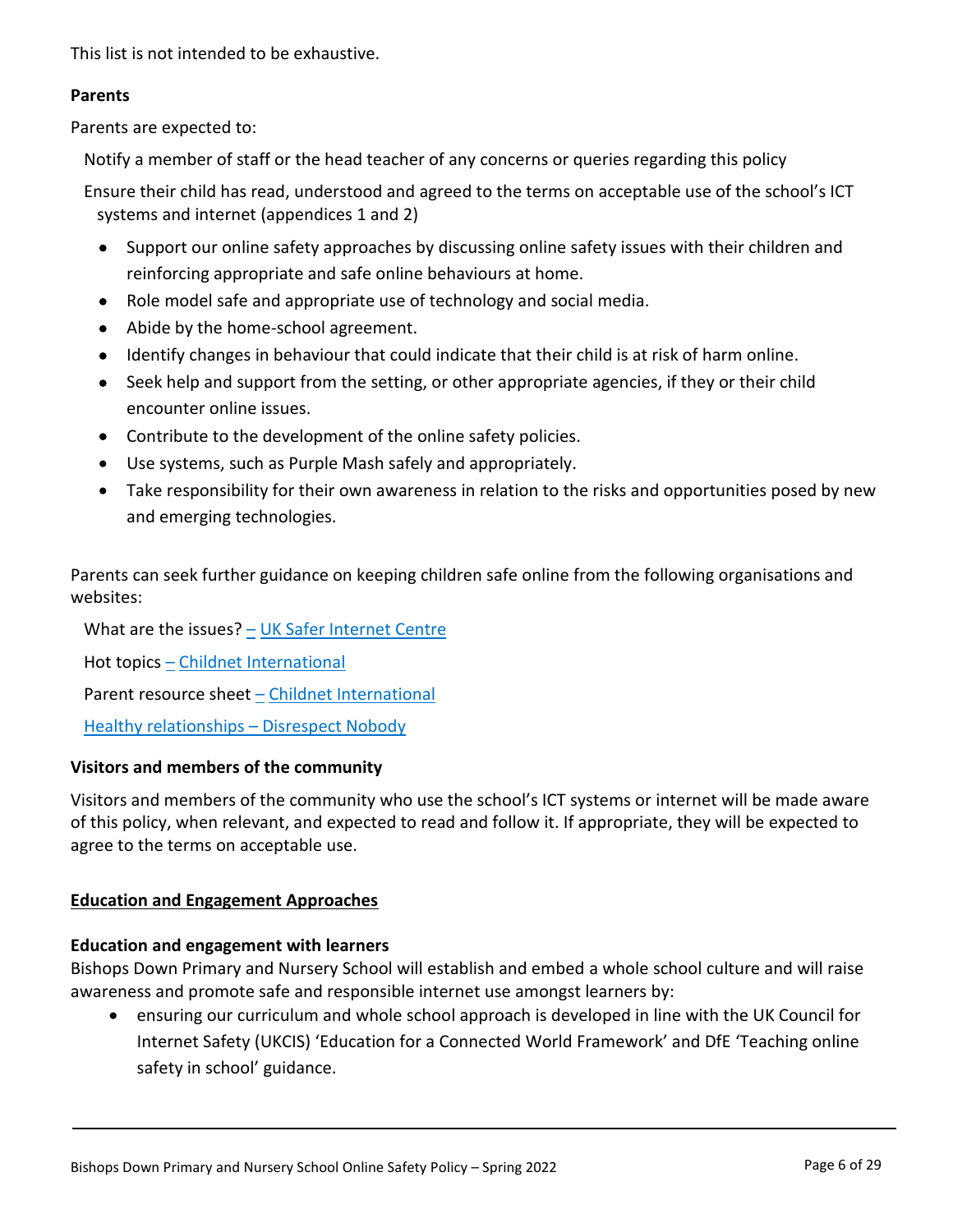- ensuring online safety is addressed in Relationships and Sex Education, Health Education, Citizenship and Computing programmes of study.
- reinforcing online safety principles in other curriculum subjects as appropriate, and whenever technology or the internet is used on site.
- creating a safe environment in which all learners feel comfortable to say what they feel, without fear of getting into trouble and/or being judged for talking about something which happened to them online.
- involving the DSL (or a deputy) as part of planning for online safety lessons or activities, so they can advise on any known safeguarding cases, and ensure support is in place for any learners who may be impacted by the content.
- making informed decisions to ensure that any educational resources used are appropriate for our learners.
- using external visitors, where appropriate, to complement and support our internal online safety education approaches. Using External Visitors to Support Online Safety Education: Guidance for Educational Settings
- providing online safety education as part of the transition programme across the key stages and/or when moving between establishments.
- rewarding positive use of technology.

Bishops Down Primary and Nursery School will ensure learners develop the underpinning knowledge and behaviours needed to navigate the online world safely, in a way which suits their age and ability by:

- ensuring age appropriate education regarding safe and responsible use precedes internet access.
- teaching learners to evaluate what they see online and recognise techniques used for persuasion, so they can make effective judgements about if what they see is true, valid or acceptable.
- educating them in the effective use of the internet to research, including the skills of knowledge location, retrieval and evaluation.
- enabling them to understand what acceptable and unacceptable online behaviour looks like.
- preparing them to identify possible online risks and make informed decisions about how to act and respond.
- ensuring they know how and when to seek support if they are concerned or upset by something they see or experience online.

# **Vulnerable Learners**

As a school with a Special Resource Provision (SRP) for children with physical disabilities and complex medical needs, Bishops Down Primary and Nursery School recognises that some children rely heavily on the digital world to support their developing social needs. We also recognise that any learner can be vulnerable online, and vulnerability can fluctuate depending on their age, developmental stage and personal circumstances. However, there are some learners, for example looked after children and those with special educational needs, who may be more susceptible or may have less support in staying safe online. Bishops Down Primary and Nursery School will ensure that differentiated and ability appropriate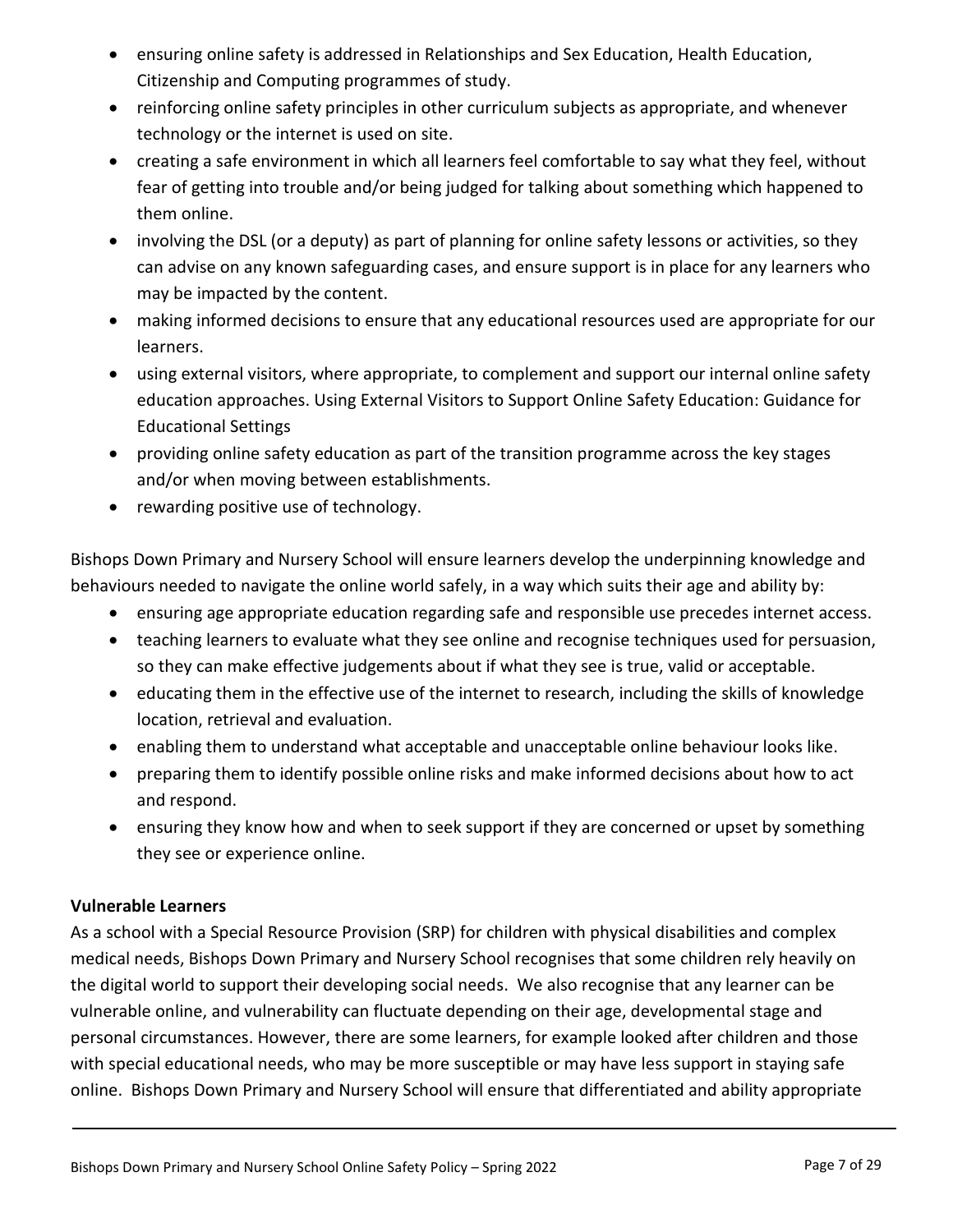online safety education, access and support is provided to vulnerable learners. Staff at Bishops Down Primary and Nursery School will seek input from specialist staff as appropriate, including the DSL, SENDCo to ensure that the policy and curriculum is appropriate to our community's needs.

# **Training and engagement with staff**

We will:

- Provide and discuss the online safety policy and procedures with all members of staff as part of induction.
- provide up-to-date and appropriate online safety training for all staff which is integrated, aligned and considered as part of our overarching safeguarding approach. This takes place at the first INSET day of the school year and a register kept.
- Staff training covers the potential risks posed to learners (content, contact and conduct) as well as our professional practice expectations.
- build on existing expertise by providing opportunities for staff to contribute to and shape our online safety approaches, including curriculum, policies and procedures.
- make staff aware that our IT systems are monitored, and that activity can be traced to individual users. Staff will be reminded to behave professionally and in accordance with our policies when accessing our systems and devices.
- make staff aware that their online conduct, including personal use of social media, can have an impact on their professional role and reputation.
- highlight useful educational resources and tools which staff could use with learners.
- ensure all members of staff are aware of the procedures to follow regarding online safety concerns involving learners, colleagues or other members of the community.

# **Awareness and engagement with parents and carers**

Bishops Down Primary and Nursery School recognises that parents and carers have an essential role to play in enabling children and young people to become safe and responsible users of the internet and associated technologies.

We will build a partnership approach to online safety with parents and carers by

providing information and guidance on online safety in a variety of formats

- Through the website, newsletter or on email
- requesting parents and carers read online safety information as part of joining our community, for example, within our home school agreement.
- requiring them to read our acceptable use policies and discuss the implications with their children.

# **Reducing Online Risks**

Bishops Down Primary and Nursery School recognises that the internet is a constantly changing environment with new apps, devices, websites and material emerging at a rapid pace. We will:

Regularly review the methods used to identify, assess and minimise online risks.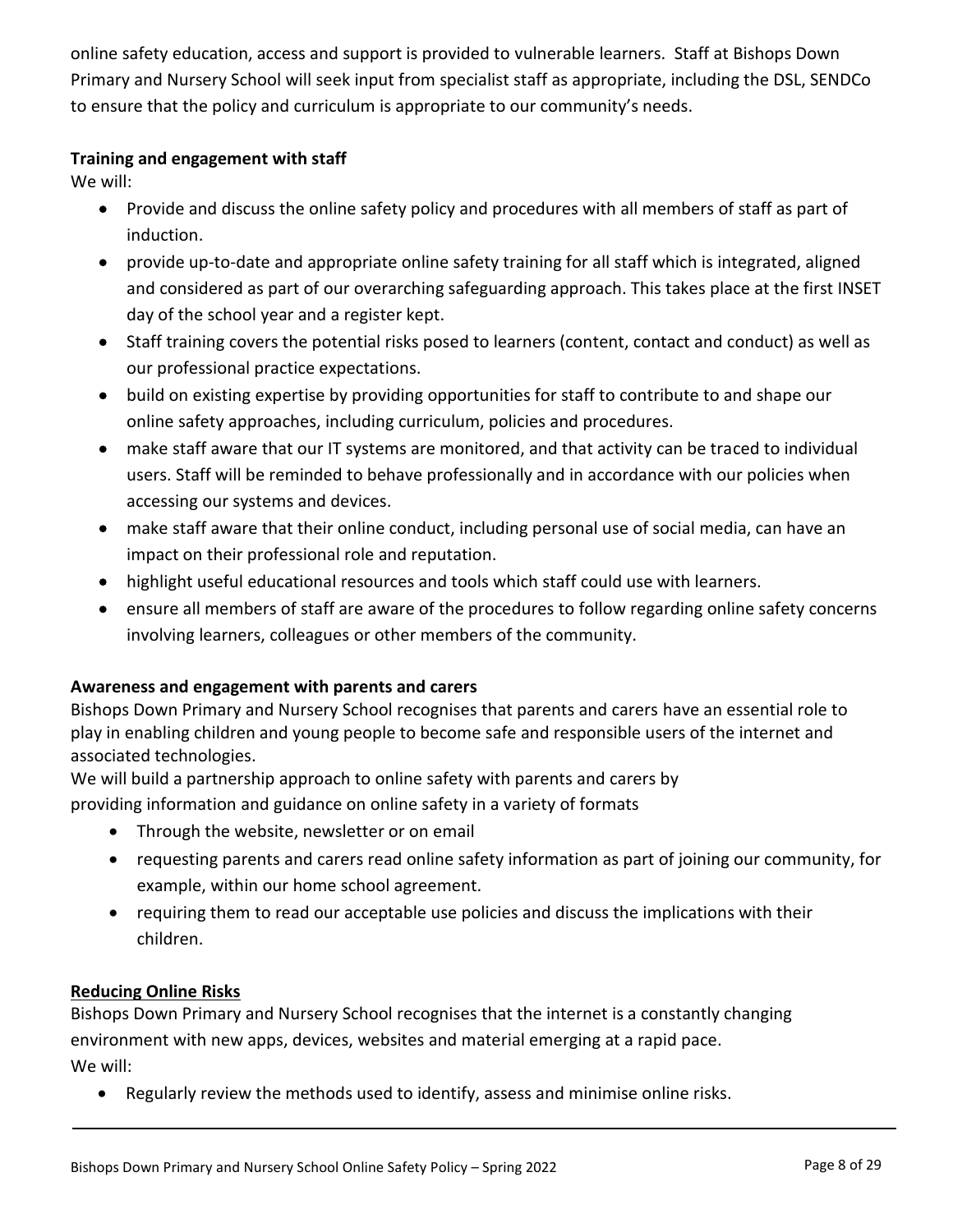- Examine emerging technologies for educational benefit and undertake appropriate risk assessments before use in the school is permitted.
- Ensure that appropriate filtering and monitoring is in place and take all reasonable precautions to ensure that users can only access appropriate material.
- Recognise that due to the global and connected nature of the internet, it is not possible to guarantee that unsuitable material cannot be accessed via our computers or devices and as such identify clear procedures to follow if breaches or concerns arise.

All members of the community are made aware of our expectations regarding safe and appropriate behaviour online and the importance of not posting any content, comments, images or videos which could cause harm, distress or offence to members of the community. This is clearly outlined in our acceptable use policies and highlighted through a variety of education and training approaches.

#### **Safer Use of Technology**

#### **Classroom Use**

Bishops Down Primary and Nursery School uses a wide range of technology. This includes access to:

- Computers, laptops and other digital devices
- Internet which may include search engines and educational websites
- Email
- iPads
- Digital cameras, web cams and video cameras

All setting owned devices will be used in accordance with our acceptable use of technology policies and with appropriate safety and security measures in place. There is no access to settings on tablets so changes cannot be made to the core of the tablet. Bishops Down Apple ID is locked in. All laptops and other mobile devices remain in school unless signed out and authorised by IT Manager / Head teacher. If iPads are taken off site a lock-screen function will be enabled prior to this occurring. Members of staff will always evaluate websites, tools and apps fully before use in the classroom or recommending for use at home. The setting will use age appropriate search tools following an informed risk assessment, to identify which tool best suits the needs of our community. Some of these search tools include, Google Safe Search, CBBC Safe Search, Swiggle, DKImages SWGfL Squiggle, Dorling Kindersley Find Out, www.primaryschoolict.com, www.bbc.co.uk, www.kdrex.org.

We will ensure that the use of internet-derived materials, by staff and learners complies with copyright law and acknowledge the source of information.

Supervision of learners will be appropriate to their age and ability.

# **Early Years Foundation Stage and Key Stage 1**

Access to the internet will be by adult demonstration, with some directly supervised access to specific and approved online materials, which supports the learning outcomes planned for the learners age and ability.

#### **Key Stage 2**

Learners will use age-appropriate search engines and online tools and will be directed by the teacher to online materials and resources which support the learning outcomes planned for the learners age and ability.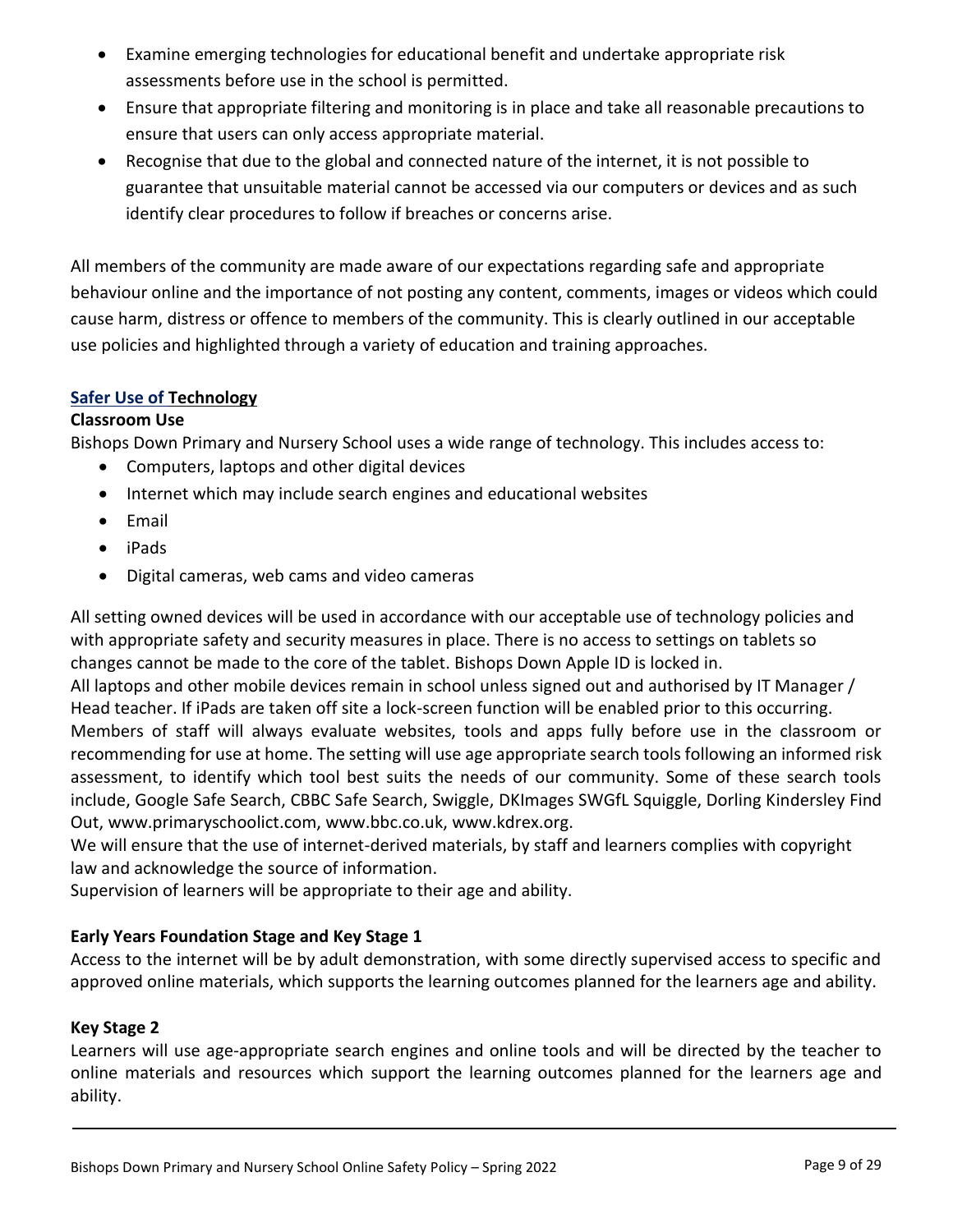# **Managing Internet Access**

We will maintain a written record of users who are granted access to our devices and systems. All staff, learners and visitors will read and sign an acceptable use policy before being given access to our computer system, IT resources or internet.

#### **Filtering and Monitoring**

Leaders and DSLs access the guidance for education settings about establishing 'appropriate levels' of filtering and monitoring to help inform their decision making: [www.saferinternet.org.uk/advice](file://///BDS-SR-001/michellew$/Documents/esafety/www.saferinternet.org.uk/advice-centre/teachers-and-school-staff/appropriate-filtering-and-monitoring)[centre/teachers-and-school-staff/appropriate-filtering-and-monitoring](file://///BDS-SR-001/michellew$/Documents/esafety/www.saferinternet.org.uk/advice-centre/teachers-and-school-staff/appropriate-filtering-and-monitoring)

#### **Decision Making**

Bishops Down Primary and Nursery School governors and leaders have ensured that our setting has age and ability appropriate filtering and monitoring in place, to limit learner's exposure to online risks. The governors and leaders are aware of the need to prevent "over blocking", as that may unreasonably restrict what can be taught, with regards to online activities and safeguarding. Changes to the filtering and monitoring approach will be risk assessed by staff with educational and technical experience and, where appropriate, with consent from the leadership team; all changes to the filtering policy are logged and recorded. The leadership team will ensure that regular checks are made to ensure that the filtering and monitoring methods are effective and appropriate. All members of staff are aware that they cannot rely on filtering and monitoring alone to safeguard learners; effective classroom management and regular education about safe and responsible use is essential.

#### **Appropriate Filtering**

Bishops Down Primary and Nursery School's broadband connectivity is provided through Cantium. Bishops Down Primary and Nursery School uses Smoothwall. Smoothwall blocks access to sites which could promote or include harmful and/or inappropriate behaviour or material. This includes content which promotes discrimination or extremism, drugs/substance misuse, malware/hacking, gambling, piracy and copyright theft, pro-self-harm, eating disorder and/or suicide content, pornographic content and violent material. Smoothwall is a member of Internet Watch Foundation (IWF) and blocks access to illegal Child Abuse Images and Content (CAIC).

Smoothwall integrates 'the police assessed list of unlawful terrorist content, produced on behalf of the Home Office'

We work with Cantium to ensure that our filtering policy is continually reviewed. If learners discover unsuitable sites, they will be required to:

- turn off monitor/screen only and report the concern immediately to a member of staff.
- The member of staff will report the concern (including the URL of the site if possible) to the DSL (or deputy) and/or technical staff.
- The breach will be recorded and escalated as appropriate.
- Parents/carers will be informed of filtering breaches involving their child.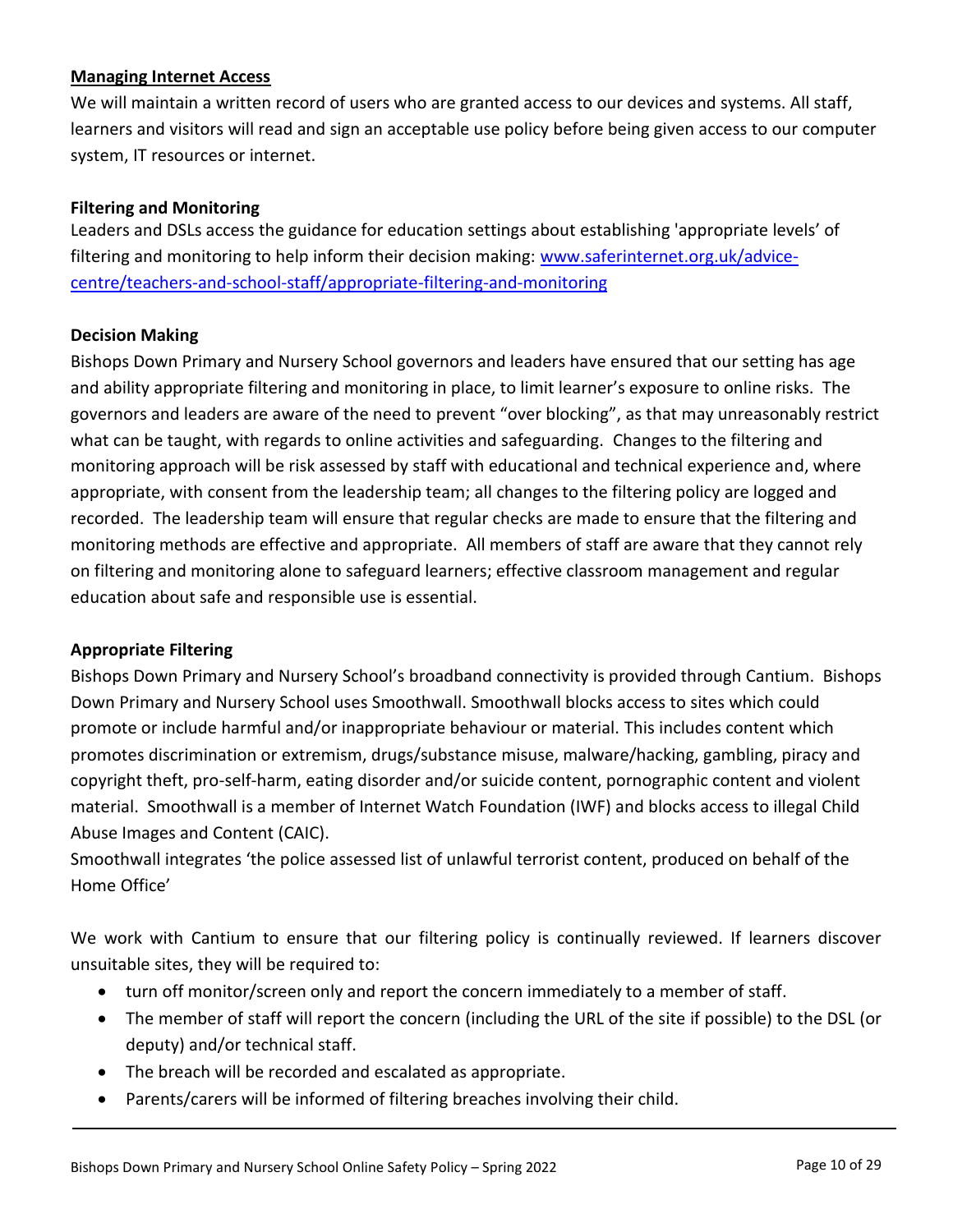Any material believed to be illegal will be reported immediately to the appropriate agencies, such as the IWF, Kent Police or CEOP.

# **Monitoring**

 $\bullet$ 

We will appropriately monitor internet use on all setting owned or provided internet enabled devices. This is achieved by physical monitoring (supervision), monitoring internet and web access (reviewing logfile information). An email is sent to the Headteacher and IT technician if access has been sought to blocked content. We refer to [www.saferinternet.org.uk/advice-centre/teachers-and-school-staff/appropriate](http://www.saferinternet.org.uk/advice-centre/teachers-and-school-staff/appropriate-filtering-and-monitoring)[filtering-and-monitoring](http://www.saferinternet.org.uk/advice-centre/teachers-and-school-staff/appropriate-filtering-and-monitoring) for further information.

All users will be informed that use of our systems can be monitored and that all monitoring will be in line with data protection, human rights and privacy legislation.

If a concern is identified via monitoring approaches we will:

- Immediately inform the DSL or in her absence one of the deputies.
- The DSL will then follow relevant safeguarding procedures according to the school policy

# **Managing Personal Data Online**

Personal data will be recorded, processed, transferred and made available online in accordance with General Data Protection Regulations and Data Protection legislation. (Full information can be found in our GDPR policy on the school website).

# **Security and Management of Information Systems**

We take appropriate steps to ensure the security of our information systems, including:

- Virus protection being updated regularly.
- Encryption for personal data sent over the Internet or taken off site (such as via portable media storage) or access via appropriate secure remote access systems.
- Not using portable media without specific permission; portable media will be checked by an antivirus /malware scan before use.
- Not downloading unapproved software to work devices or opening unfamiliar email attachments.
- Preventing, as far as possible, access to websites or tools which could compromise our systems, including anonymous browsing and other filtering bypass tools.
- Checking files held on our network, as required and when deemed necessary by leadership staff.
- The appropriate use of user logins and passwords to access our network. Children are not expected to use passwords to access the school network whilst in school, but they do have passwords linked to their Microsoft Teams accounts.
- All users are expected to log off or lock their screens/devices if systems are unattended.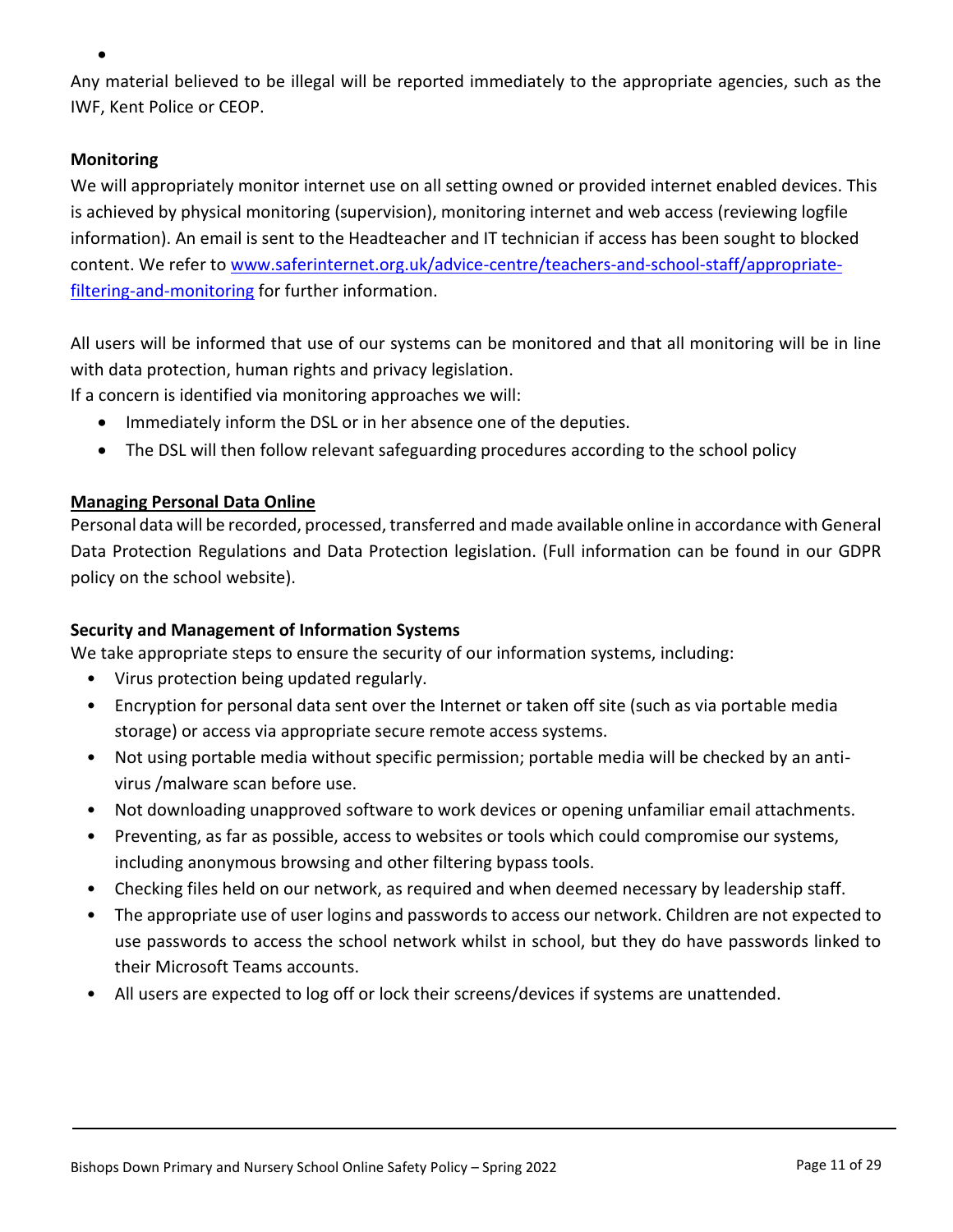#### **Password policy**

All members of staff will have their own unique username and private passwords to access our systems; members of staff are responsible for keeping their password private. Pupils requires passwords only to access Microsoft Teams and Purple Mash.

We require all users to:

- Use strong passwords for access into our system.
- Always keep their password private; users must not share it with others or leave it where others can find it.
- Not to login as another user at any time.
- lock access to devices/systems when not in use.

#### **Managing the Safety of our Website**

We will ensure that information posted on our website meets the requirements as identified by the Department for Education (DfE). We will ensure that our website complies with guidelines for publications including: accessibility; data protection; respect for intellectual property rights; privacy policies and copyright.

Staff or learner's personal information will not be published on our website; the contact details on the website will be our setting address, email and telephone number.

The administrator account for our website will be secured with an appropriately strong password. We will post appropriate information about safeguarding, including online safety, on our website for members of the community.

#### **Publishing Images and Videos Online**

We will ensure that all images and videos shared online are used in accordance with the associated polices, including (but not limited to) the: image use, GDPR, acceptable use policies, code of conduct.

#### **Managing Email**

Access to our email systems will always take place in accordance with data protection legislation and in line with other policies, including GDPR, acceptable use policies and the code of conduct policy.

The forwarding of any chain messages/emails is not permitted. Spam or junk mail will be blocked and reported to the email provider. Any electronic communication which contains sensitive or personal information will only be sent using secure and encrypted email or attachments will be suitably password protected.

Setting email addresses and other official contact details will not be used for setting up personal social media accounts.

Members of the community will immediately tell Clare Owen, Head teacher if they receive offensive communication, and this will be recorded in our safeguarding files/records. Excessive social email use can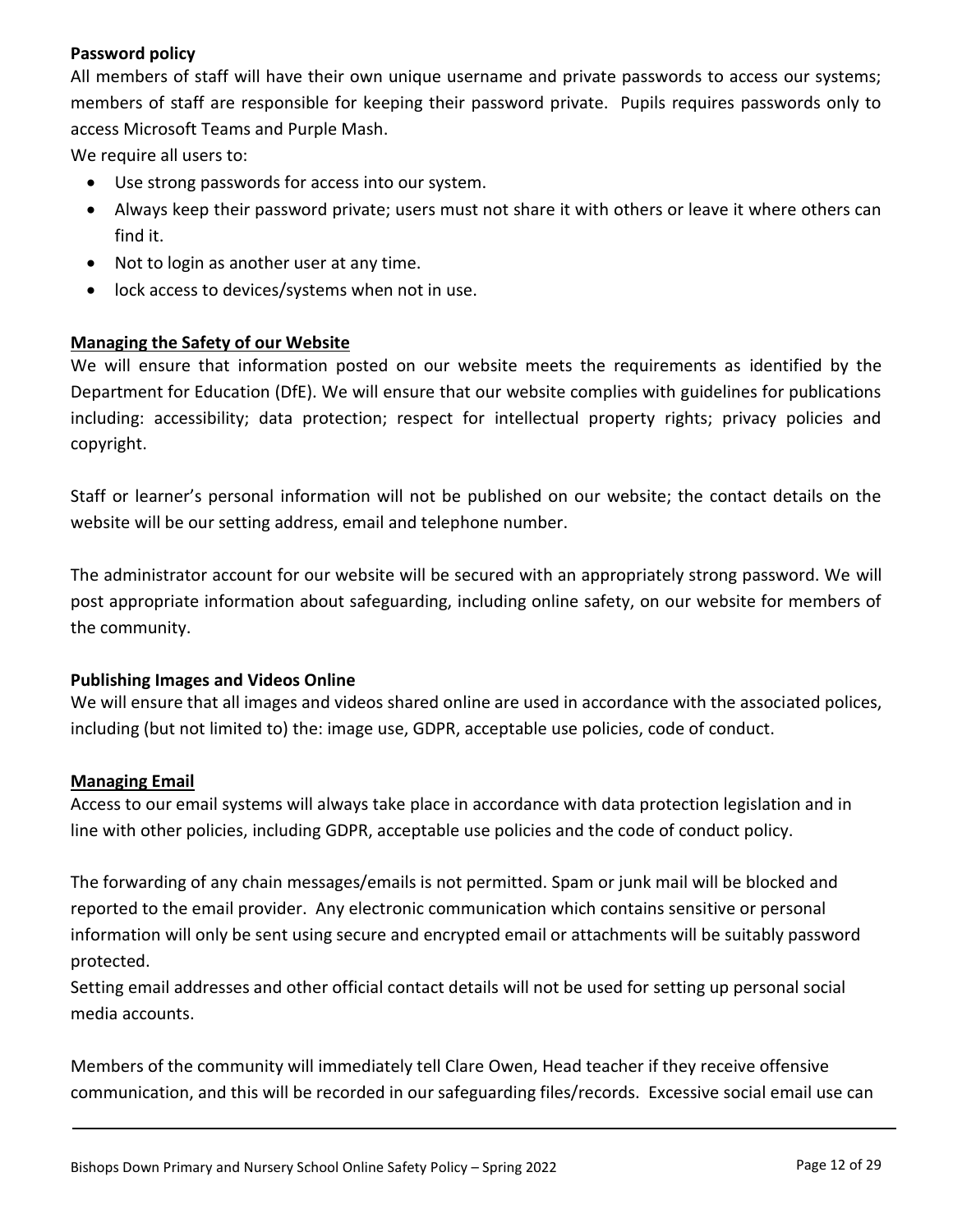interfere with teaching and learning and will be restricted; access to external personal email accounts may be blocked on site. We will have a dedicated online reporting system (CPOMS) for reporting wellbeing and pastoral issues. This is managed by designated and trained staff.

# **Staff email**

The use of personal email addresses by staff for any official setting business is not permitted. All members of staff are provided with an email address to use for all official communication. Members of staff are encouraged to have an appropriate work life balance when responding to email, especially if communication is taking place between staff, learners and parents. Staff should not reply to parents after 6pm and should use the office@ email to forward messages to parents.

# **Management of Learning Platforms**

Bishops Down Primary and Nursery School uses Microsoft Teams as its official learning platform. Leaders and staff will regularly monitor the usage of the Learning Platform (LP), including message/communication tools and publishing facilities. Only current members of staff will have access to the LP. When staff leave the setting, their account will be disabled or transferred to their new establishment. All users will be mindful of copyright and will only upload appropriate content onto the LP. Any concerns about content on the LP will be recorded and dealt with in the following ways:

- $\circ$  The user will be asked to remove any material deemed to be inappropriate or offensive.
- $\circ$  If the user does not comply, the material will be removed by the site administrator.
- o Access to the LP for the user may be suspended.
- o The user will need to discuss the issues with a member of leadership before reinstatement.
- o A learner's parents/carers may be informed.
- $\circ$  If the content is illegal, we will respond in line with existing child protection procedures.

# **Management of Applications (apps) used to Record Children's Progress**

We use Tapestry to track learners progress and share appropriate information with parents and carers of Nursery and Early Years pupils. We use Target Tracker to record progress of children from years 1-6. Some children with special educational needs have their progress tracked using BSquared. The Head teacher will ensure that the use of tracking systems is appropriately risk assessed prior to use, and that use takes place in accordance with data protection legislation, including the General Data Protection Regulations (GDPR) and Data Protection legislation.

To safeguard learner's data

- only learner issued devices will be used for apps that record and store learners' personal details, attainment or photographs.
- personal staff mobile phones or devices will not be used to access or upload content to any apps which record and store learners' personal details, attainment or images.
- devices will be appropriately encrypted if taken off site, to reduce the risk of a data security breach, in the event of loss or theft.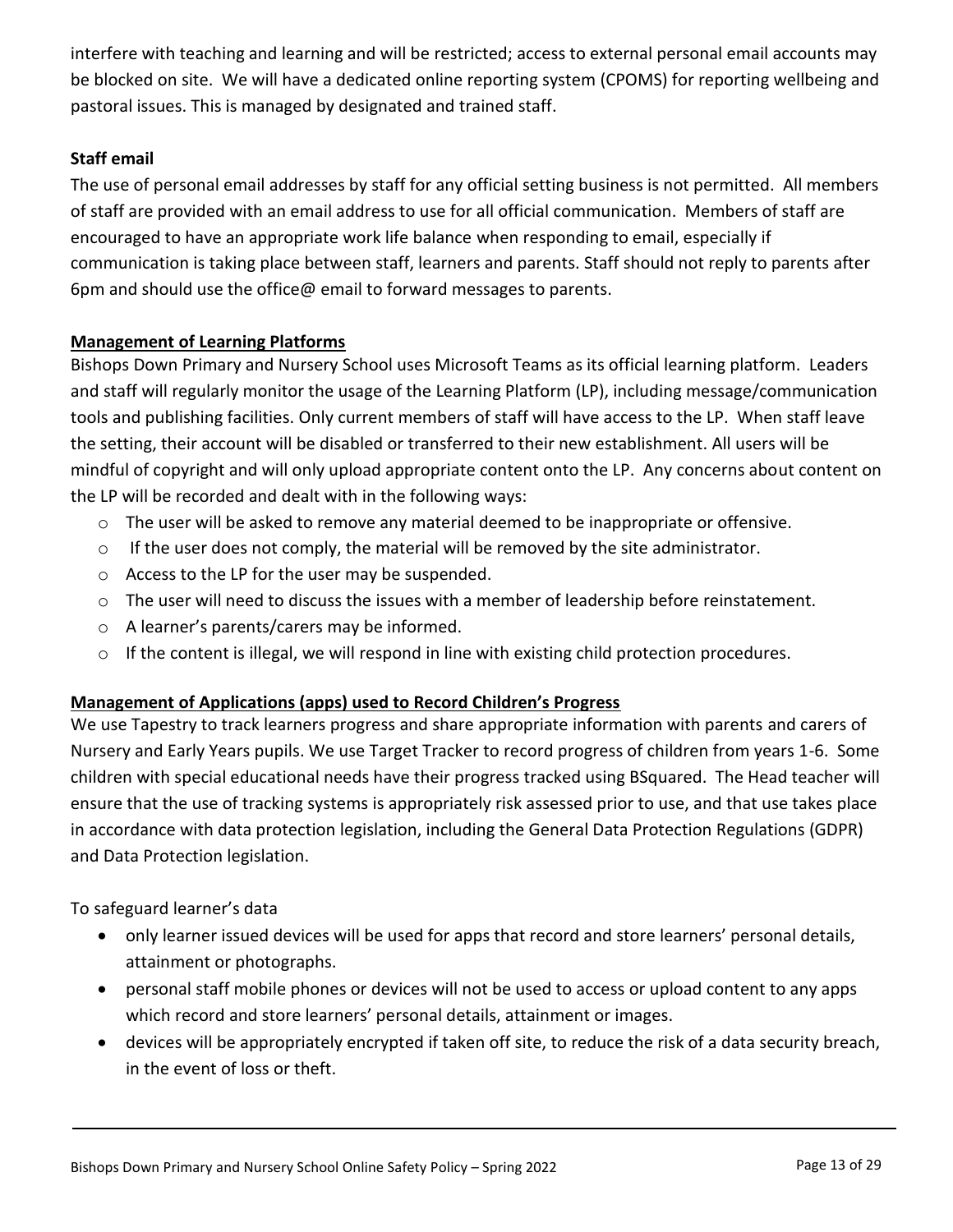- all users will be advised regarding safety measures, such as using strong passwords and logging out of systems.
- parents and carers will be informed of the expectations regarding safe and appropriate use, prior to being given access; for example, not sharing passwords or images.

# **Social Media**

#### **Expectations**

The expectations' regarding safe and responsible use of social media applies to all members of Bishops Down Primary and Nursery School community. The term social media may include (but is not limited to) blogs, wikis, social networking sites, forums, bulletin boards, online gaming, apps, video/photo sharing sites, chatrooms and instant messenger.

All members of Bishops Down Primary and Nursery School community are expected to engage in social media in a positive and responsible manner. All members of Bishops Down Primary and Nursery School community are advised not to post or share content that may be considered threatening, hurtful or defamatory to others on any social media service.

We will control learner and staff access to social media whilst using school provided devices and systems on site by the use of Smoothwall. The use of social media during school hours for personal use is not permitted for staff. The use of social media during school hours for personal use is not permitted for learners. Inappropriate or excessive use of social media during school hours or whilst using school devices may result in removal of internet access and/or disciplinary or legal action.

Concerns regarding the online conduct of any member of Bishops Down Primary and Nursery School community on social media, will be reported to the DSL and be managed in accordance with our antibullying, allegations against staff, behaviour and child protection policies.

# **Staff Personal Use of Social Media**

The safe and responsible use of social networking, social media and personal publishing sites will be discussed with all members of staff as part of staff induction and will be revisited and communicated via regular staff training opportunities. Safe and professional behaviour will be outlined for all members of staff (including volunteers) as part of our code of conduct and acceptable use of technology policy.

#### *Reputation*

All members of staff are advised that their online conduct on social media can have an impact on their role and reputation within the setting. Civil, legal or disciplinary action may be taken if staff are found to bring the profession or institution into disrepute, or if something is felt to have undermined confidence in their professional abilities.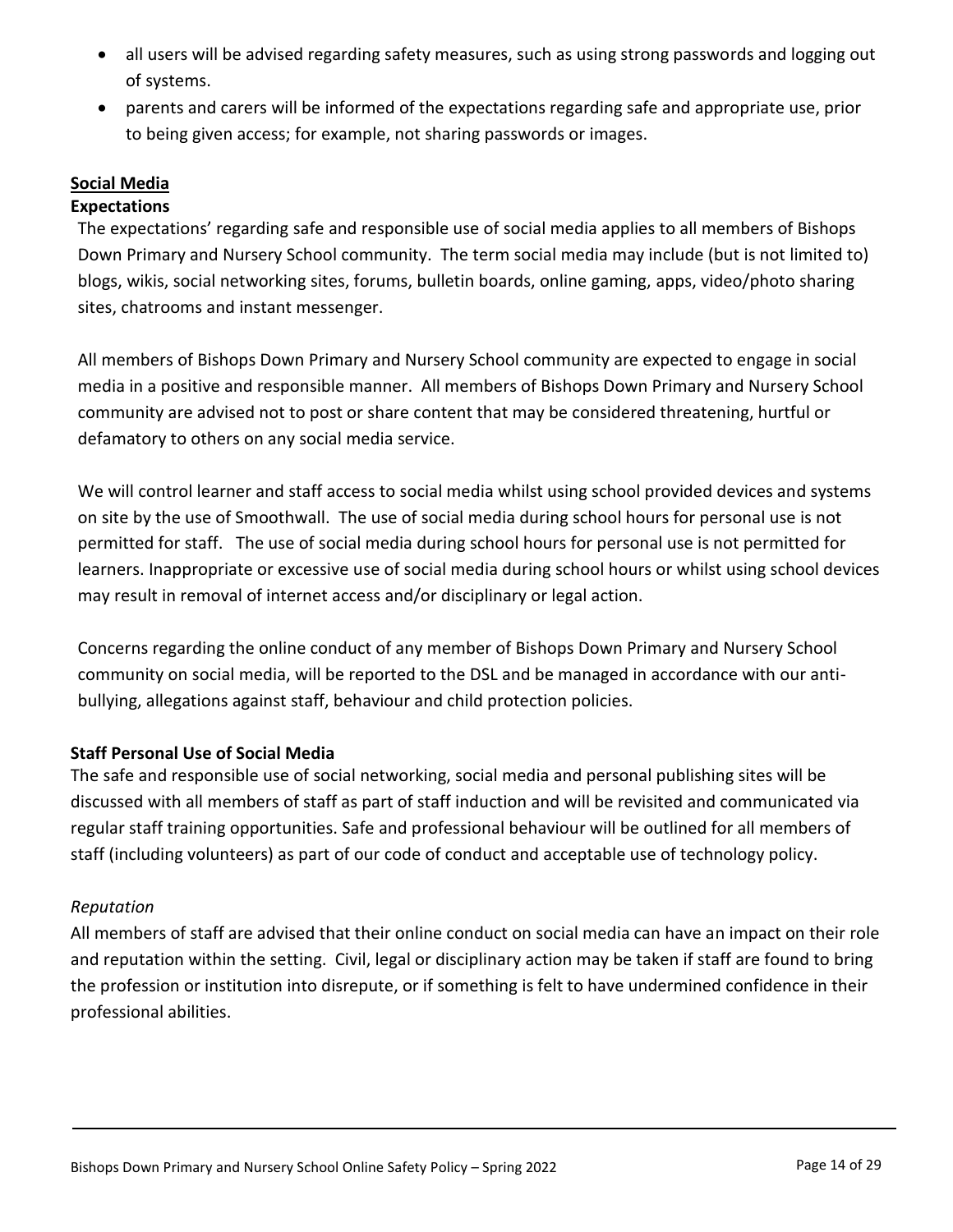All members of staff are advised to safeguard themselves and their privacy when using social media sites. Advice will be provided to staff via staff training and by sharing appropriate guidance and resources on a regular basis. This will include (but is not limited to):

- Setting appropriate privacy levels on their personal accounts/sites.
- Being aware of the implications of using location sharing services.
- Opting out of public listings on social networking sites.
- Logging out of accounts after use.
- Using strong passwords.
- Ensuring staff do not represent their personal views as being that of the setting.

Members of staff are encouraged not to identify themselves as employees of Bishops Down Primary and Nursery School on their personal social networking accounts; this is to prevent information on these sites from being linked with the setting, and to safeguard the privacy of staff members. All members of staff are encouraged to carefully consider the information, including text and images, they share and post online and to ensure that their social media use is compatible with their professional role and is in accordance our policies and the wider professional and legal framework.

Information and content that staff members have access to as part of their employment, including photos and personal information about learners and their family members or colleagues will not be shared or discussed on social media sites. Members of staff will notify the Leadership Team immediately if they consider that any content shared on social media sites conflicts with their role.

# *Communicating with learners and parents and carers*

Staff will not use personal social media accounts to contact learners or parents/carers, nor should any contact be accepted. All members of staff are advised not to communicate with or add any current or past learners or their family members, as 'friends' on any personal social media sites, applications or profiles. Any pre-existing relationships or exceptions which compromise this requirement will be discussed with the Head teacher*.*

 Decisions made and advice provided in these situations will be formally recorded in order to safeguard learners, the setting and members of staff.

If ongoing contact with learners is required once they have left the setting, members of staff will be expected to use existing alumni networks, or use official setting provided communication tools. Any communication from learners and parents received on personal social media accounts will be reported to the DSL (or deputy).

# **Learners Personal Use of Social Media**

Safe and appropriate use of social media will be taught to learners as part of an embedded and progressive education approach via age appropriate sites and resources. We are aware that many popular social media sites are not permitted for use by children under the age of 13, or in some cases higher. As such, we will not create accounts for learners under the required age as outlined in the services terms and conditions.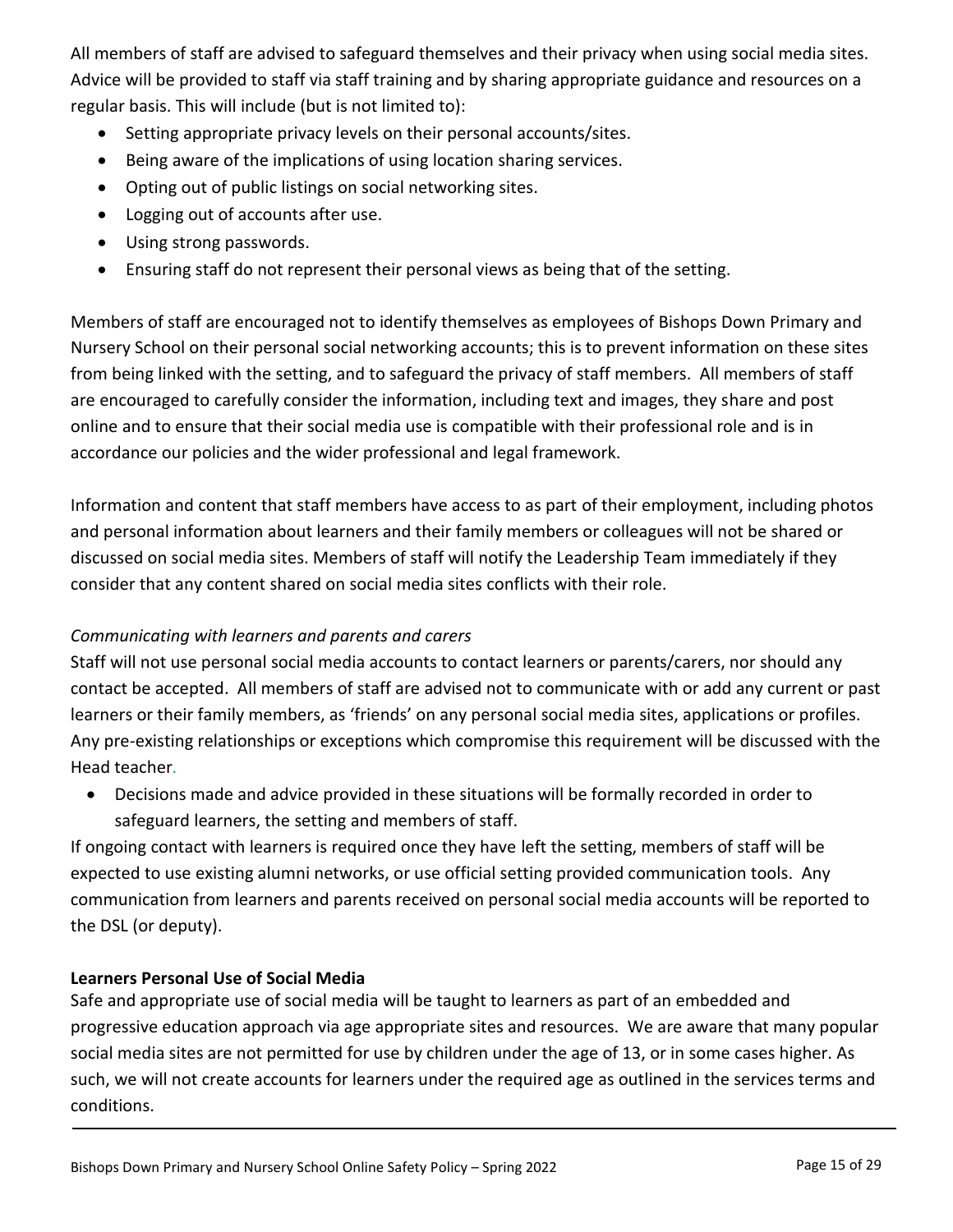Any concerns regarding learners use of social media will be dealt with in accordance with existing policies, including anti-bullying and behaviour. Concerns regarding learners use of social media will be shared with parents/carers as appropriate, particularly when concerning underage use of social media services and games.

Learners will be advised:

- to consider the benefits and risks of sharing personal details or information on social media sites which could identify them and/or their location.
- to only approve and invite known friends on social media sites and to deny access to others by making profiles private.
- not to meet any online friends without a parent/carer or other appropriate adults' permission, and to only do so when a trusted adult is present.
- to use safe passwords.
- to use social media sites which are appropriate for their age and abilities.
- how to block and report unwanted communications.
- how to report concerns on social media, both within the setting and externally.

#### **Official Use of Social Media**

Bishops Down Primary and Nursery School official social media channels are Twitter, Instagram and Facebook. The official use of social media sites by Bishops Down Primary and Nursery School only takes place with clear educational or community engagement objectives and with specific intended outcomes.

The official use of social media as a communication tool has been formally risk assessed and approved by the Head teacher. Leadership staff have access to account information and login details for our social media channels, in case of emergency, such as staff absence. Official social media channels have been set up as distinct and dedicated accounts for official educational or engagement purposes only.

Staff use setting provided email addresses to register for and manage official social media channels. Official social media sites are suitably protected and are run and linked from our website. Public communications on behalf of the setting will, where appropriate and possible, be read and agreed by at least one other colleague. Official social media use will be conducted in line with existing policies, including but not limited to anti-bullying, image/camera use, data protection, confidentiality and child protection.

All communication on official social media platforms by staff on behalf of the setting will be clear, transparent and open to scrutiny. Parents/carers and learners will be informed of any official social media use, along with expectations for safe use and action taken to safeguard the community. Only social media tools, Twitter, Instagram and Facebook, which have been risk assessed and approved as suitable for educational purposes will be used.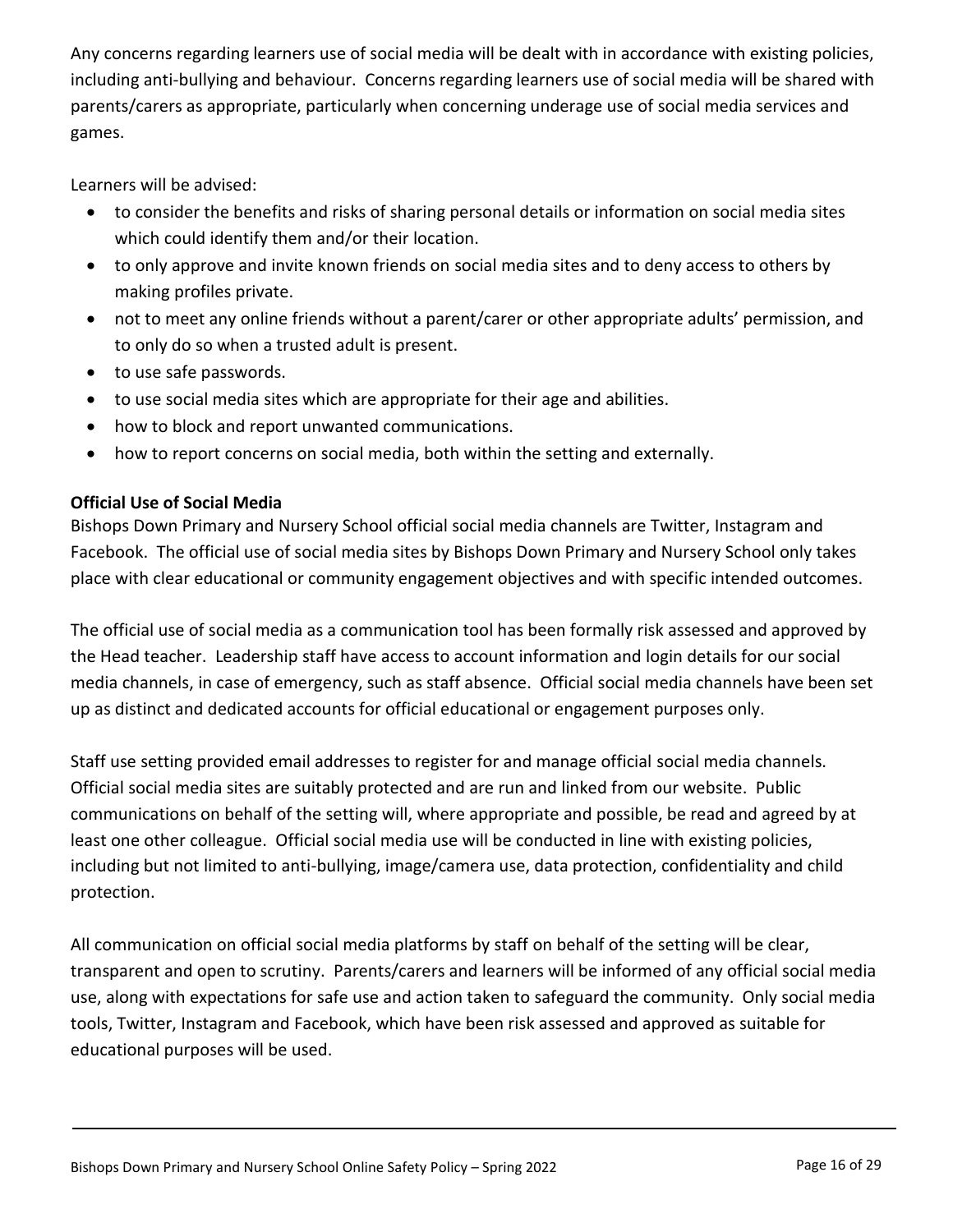Bishops Down primary & Nursery School also has a YouTube channel. Any videos that are uploaded to this channel are set to be privately listed and can only be accessed by people who have the specific link.

Parents and carers will be informed of any official social media use with learners; written parental consent will be obtained, as required. We will ensure that any official social media use does not exclude members of the community who are unable or unwilling to use social media channels.

#### *Staff expectations*

Members of staff who follow and/or like our official social media channels will be advised to use dedicated professionals accounts, where possible, to avoid blurring professional boundaries.

If members of staff are participating in online social media activity as part of their capacity as an employee of the setting, they will:

- Sign our social media acceptable use policy.
- Always be professional and aware they are an ambassador for the setting.
- Disclose their official role but make it clear that they do not necessarily speak on behalf of the setting.
- Always be responsible, credible, fair and honest, and consider how the information being published could be perceived or shared.
- Always act within the legal frameworks they would adhere to within the workplace, including: libel, defamation, confidentiality, copyright, data protection and equalities laws.
- Ensure that they have appropriate consent before sharing images on the official social media channel.
- Not disclose information, make commitments or engage in activities on behalf of the setting, unless they are authorised to do so.
- Not engage with any direct or private messaging with current, or past, learners, parents and carers.
- Inform their line manager, the DSL (or deputy) of any concerns, such as criticism, inappropriate content or contact from learners.

# **Mobile Technology: Use of Personal Devices and Mobile Phones**

Bishops Down Primary and Nursery School recognises that personal communication through mobile technologies is part of everyday life for many learners, staff and parents/carers. Mobile technology needs to be used safely and appropriately within the setting.

#### **Expectations**

All use of mobile technology including mobile phones and personal devices such as tablets, games consoles and wearable technology will take place in accordance with our policies, such as anti-bullying, behaviour and child protection and with the law.

Electronic devices of any kind that are brought onto site are the responsibility of the user.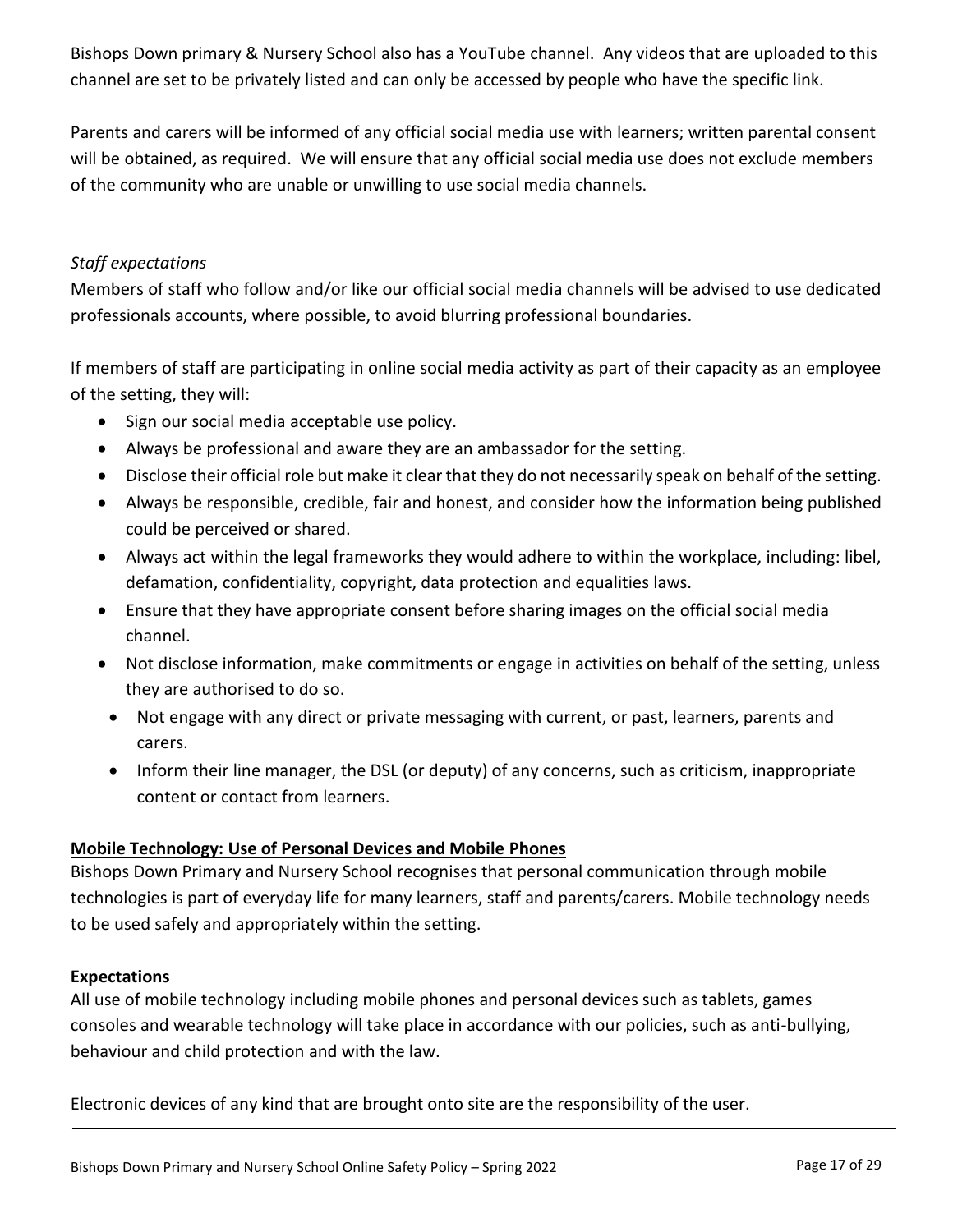- All members of Bishops Down Primary and Nursery School community are advised to take steps to protect their mobile phones or personal devices from loss, theft or damage; we accept no responsibility for the loss, theft or damage of such items on our premises.
- All members of Bishops Down Primary and Nursery School community are advised to use passwords/pin numbers to ensure that unauthorised calls or actions cannot be made on their phones or devices; passwords and pin numbers should be kept confidential and mobile phones and personal devices should not be shared.

Mobile phones and personal devices are not permitted to be used in specific areas within the site such as changing rooms, toilets and swimming pools. The sending of abusive or inappropriate messages or content via mobile phones or personal devices is forbidden by any member of the community; any breaches will be dealt with in line with our anti-bullying and behaviour policies.

All members of Bishops Down Primary and Nursery School community are advised to ensure that their mobile phones and personal devices do not contain any content which may be offensive, derogatory or would otherwise contravene our behaviour or child protection policies.

# **Staff Use of Personal Devices and Mobile Phones**

Members of staff will ensure that use of personal phones and devices takes place in accordance with the law, as well as, relevant policy and procedures, such as confidentiality, child protection, data security and acceptable use of technology.

Staff will be advised to

- keep mobile phones and personal devices in a safe and secure place during lesson time.
- keep mobile phones and personal devices switched off or switched to 'silent' mode during lesson times.
- ensure that Bluetooth or other forms of communication, such as 'airdrop', are hidden or disabled during lesson times.
- not use personal devices during teaching periods, unless needed to communicate via Microsoft Teams.
- ensure that any content bought onto site via mobile phones and personal devices are compatible with their professional role and expectations.

Members of staff are not permitted to use their own personal phones or devices for contacting learners or parents and carers.

- Any pre-existing relationships which could undermine this, will be discussed with the DSL (or deputy) and Head teacher.
- Staff will not use personal devices or mobile phones:
	- to take photos or videos of learners and will only use work-provided equipment for this purpose.
	- directly with learners and will only use work-provided equipment during lessons/educational activities.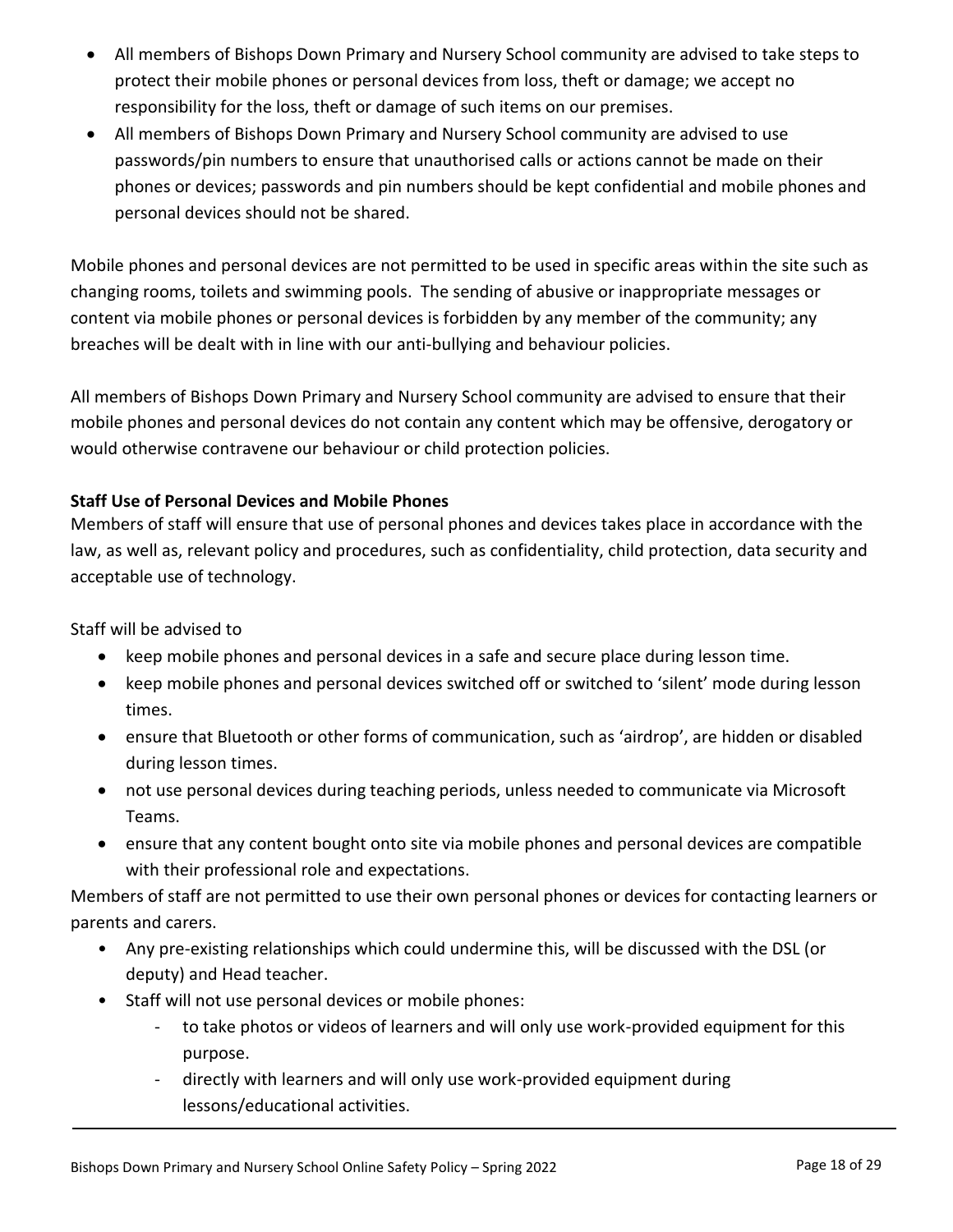If a member of staff breaches our policy, action will be taken in line with our staff behaviour and allegations policy.

If a member of staff is thought to have illegal content saved or stored on a mobile phone or personal device, or have committed a criminal offence using a personal device or mobile phone, the police will be contacted and the LADO (Local Authority Designated Officer) will be informed in line with our allegations policy.

#### **Learners Use of Personal Devices and Mobile Phones**

Learners will be educated regarding the safe and appropriate use of personal devices and mobile phones and will be made aware of boundaries and consequences. Only children in Year 6 are permitted to bring a mobile phone into school. In some instances children in lower year groups may have specific permission from the Head teacher. Bishops Down Primary and Nursery School expects learners' personal devices and mobile phones to be switched off (unless needed for medical purposes). These devices need to remain in children's bags until the end of the school day. If a learner needs to contact his/her parents or carers they will be allowed to use the school office phone. Parents are advised to contact their child via the school office; exceptions may be permitted on a case-by-case basis, as approved by the headteacher.

Mobile phones or personal devices will not be used by learners during the school day or in Beehive (Wrap around Care). Mobile phones and personal devices must not be taken into examinations. Learners found in possession of a mobile phone or personal device during an exam will be reported to the appropriate examining body. This may result in the withdrawal from either that examination or all examinations. If a learner breaches the policy, the phone or device will be confiscated and held in a secure place. Staff may confiscate a learner's mobile phone or device if they believe it is being used to contravene our child protection, behaviour or anti-bullying policy. Searches of mobile phone or personal devices will be carried out in accordance with the KCC policy, which is linked to DfE 'Searching, Screening and Confiscation' guidance. Learners mobile phones or devices may be searched by a member of the leadership team, with the consent of the learner or a parent/ carer. Content may be deleted or requested to be deleted, if it contravenes our policies in line with the DfE 'Searching, Screening and Confiscation' guidance. Mobile phones and devices that have been confiscated will be released to parents/ carers at the end of the day. If there is suspicion that material on a learner's personal device or mobile phone may be illegal, or may provide evidence relating to a criminal offence, the device will be handed over to the police for further investigation.

# **Visitors' Use of Personal Devices and Mobile Phones**

Parents/carers and visitors, including volunteers and contractors, should ensure that personal devices are not used within the school and grounds during the school day. Contractors needing to use their phones will be asked to make and receive calls in the front car park.

Appropriate signage and information is provided in the front entrance and on volunteers code of conduct advice sheet to inform parents/carers and visitors of expectations of use.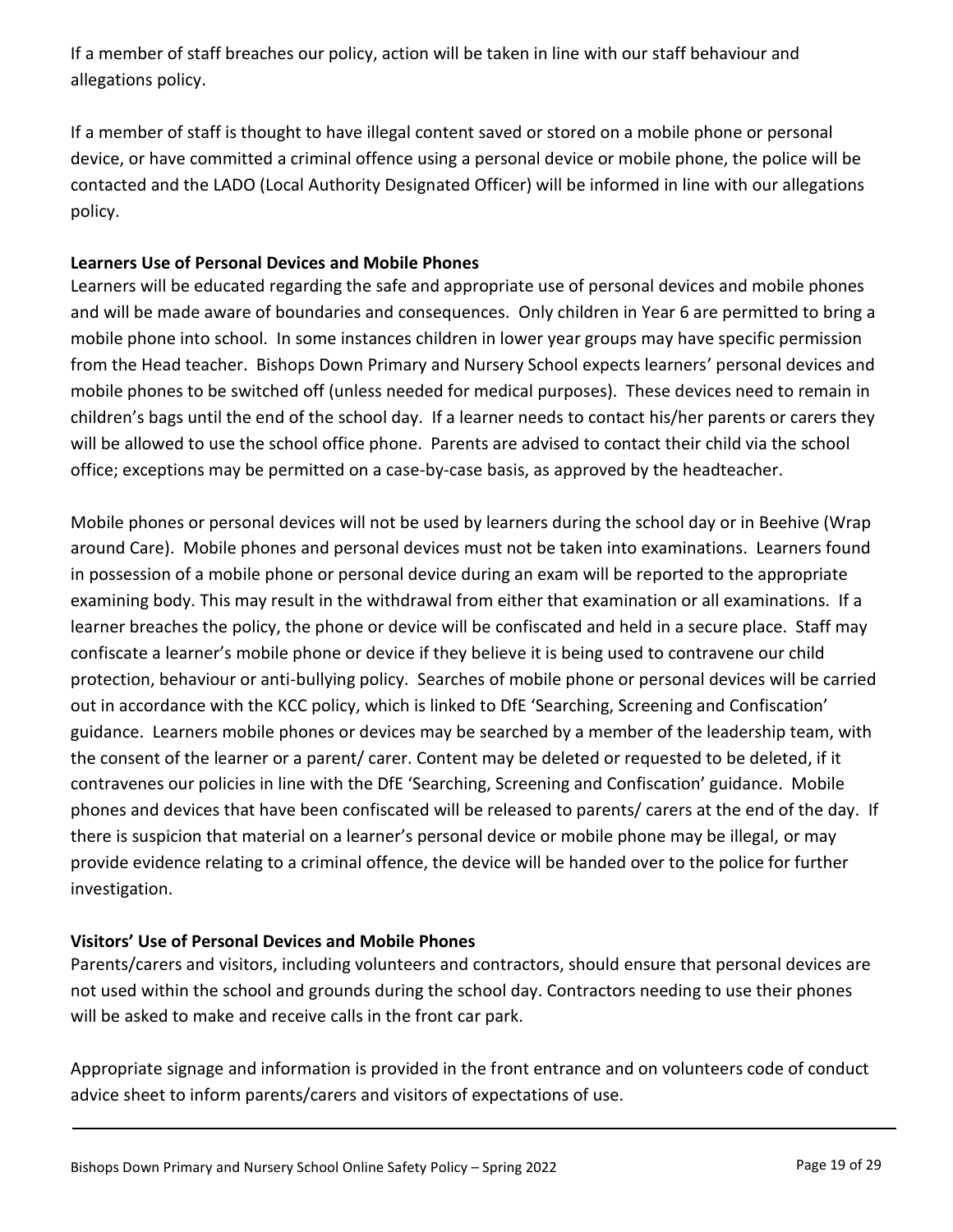Visitors, including volunteers and contractors, who are on site for regular or extended periods of time are expected to use their mobile phones and personal devices in accordance with our acceptable use of technology policy and other associated policies, including but not limited to anti-bullying, behaviour, child protection and image use. Members of staff are expected to challenge visitors if they have concerns and inform the DSL (or deputy) or Head teacher of any breaches of our policy.

#### **Officially provided mobile phones and devices**

Members of staff will be issued with a work phone number and email address, where contact with learners or parents/ carers is required.

School mobile phones and devices will be suitably protected via a passcode/password/pin and must only be accessed or used by members of staff. Setting mobile phones are to be taken on off-site activities to prevent the need of staff using their own devices. Setting mobile phones and devices will always be used in accordance with the acceptable use policy and other relevant policies.

# **Responding to Online Safety Incidents and Concerns**

All members of the community will be made aware of the reporting procedure for online safety concerns, including: breaches of filtering, youth produced sexual imagery (sexting), cyberbullying and illegal content.

All members of the community must respect confidentiality and the need to follow the official procedures for reporting concerns. Learners, parents and staff will be informed of our complaints procedure and staff will be made aware of the whistleblowing procedure.

We require staff, parents, carers and learners to work in partnership to resolve online safety issues. After any investigations are completed, we will debrief, identify lessons learnt and implement any policy or curriculum changes as required. If we are unsure how to proceed with an incident or concern, the DSL (or deputy) will seek advice from the Education Safeguarding Team.

Where there is suspicion that illegal activity has taken place, we will contact the Education Safeguarding Team or Kent Police using 101, or 999 if there is immediate danger or risk of harm. If an incident or concern needs to be passed beyond our community (for example if other local settings are involved or the public may be at risk), the DSL will speak with Kent Police *and/or* the Education Safeguarding Team first to ensure that potential investigations are not compromised.

#### **Concerns about Learners Welfare**

The DSL (or deputy) will be informed of any online safety incidents involving safeguarding or child protection concerns. The DSL (or deputy) will record these issues in line with our child protection policy.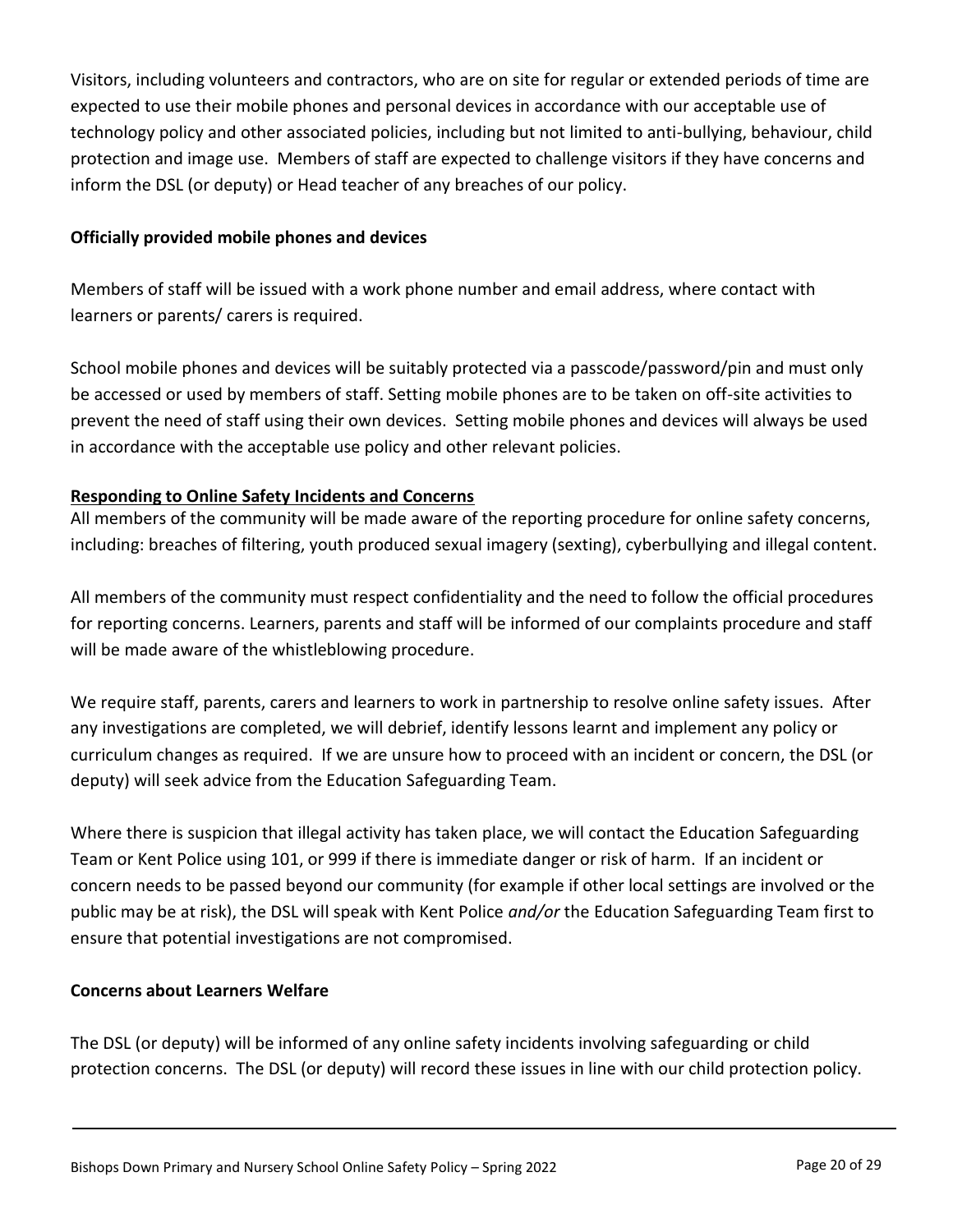All concerns about learners will be recorded on CPOMS in line with our child protection policy.

Bishops Down Primary and Nursery School recognises that whilst risks can be posed by unknown individuals or adults online, learners can also abuse their peers; all online peer on peer abuse concerns will be responded to in line with our child protection and behaviour policies.

The DSL (or deputy) will ensure that online safety concerns are escalated and reported to relevant partner agencies in line with local policies and procedures. Appropriate sanctions and/or pastoral/welfare support will be offered to learners as appropriate. Civil or legal action will be taken if necessary.

We will inform parents/carers of online safety incidents or concerns involving their child, as and when required.

# **Concerns about staff online behaviour and/or welfare**

Any complaint about staff misuse will be referred to the Head teacher, in accordance with our allegations against staff policy. Any allegations regarding a member of staff's online conduct will be discussed with the LADO (Local Authority Designated Officer). Appropriate disciplinary, civil and/or legal action will be taken in accordance with our staff behaviour policy and code of conduct. Welfare support will be offered to staff as appropriate.

#### **Concerns about parent/carer online behaviour and/or welfare**

Concerns regarding parents/carers behaviour and/or welfare online will be reported to the Head teacher and/or DSL (or deputy). The Head teacher and/or DSL will respond to concerns in line with existing policies, including but not limited to child protection, anti-bullying, complaints, allegations against staff, home-school agreements, acceptable use of technology and behaviour policy.

Civil or legal action will be taken if necessary. Welfare support will be offered to parents/carers as appropriate.

# **Procedures for Responding to Specific Online Incidents or Concerns**

#### **Online Sexual Violence and Sexual Harassment between Children**

The Head teacher and DSLs access Childnet's online sexual harassment guidance: [www.childnet.com/resources/step-up-speak-up/guidance-and-training-for-schools-and-professionals](file://///bds-sr-001/michellew$/Documents/esafety/www.childnet.com/resources/step-up-speak-up/guidance-and-training-for-schools-and-professionals) for advice and guidance.

Our Head teacher, DSLs and appropriate members of staff have accessed and understood the DfE "Sexual violence and sexual harassment between children in schools and colleges" (2021 guidance and 'Keeping children safe in education' 2021. Full details of our response to peer on peer abuse, including sexual violence and harassment can be found in our child protection policy.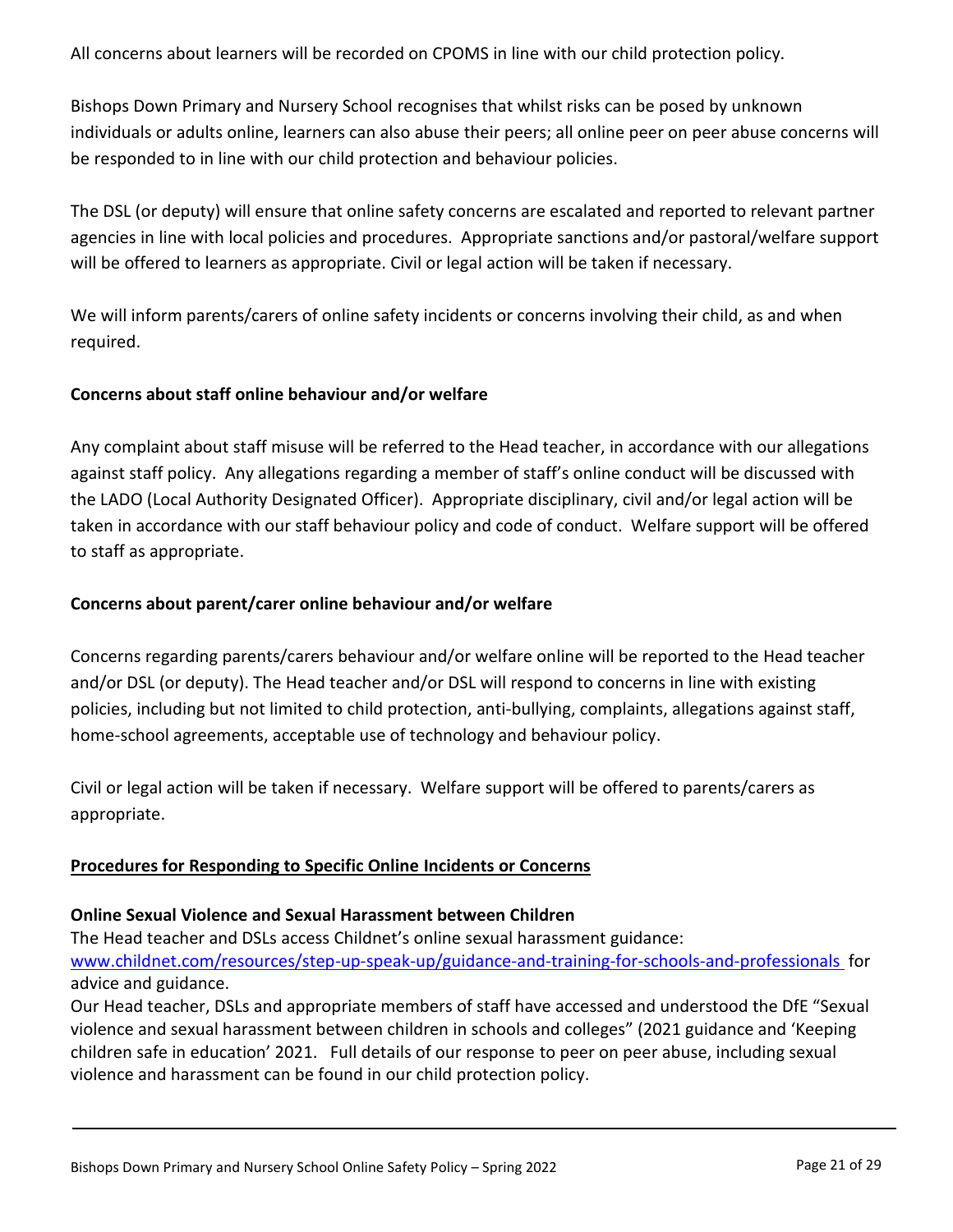Bishops Down Primary and Nursery School recognises that sexual violence and sexual harassment between children can take place online. Examples may include;

- o Non-consensual sharing of sexual images and videos
- o Sexualised online bullying
- o Online coercion and threats
- o 'Upskirting', which typically involves taking a picture under a person's clothing without them knowing, with the intention of obtaining sexual gratification, or causing the victim humiliation, distress or alarm. It is a criminal offence
- o Unwanted sexual comments and messages on social media
- o Online sexual exploitation

We will respond to concerns regarding online sexual violence and sexual harassment between children, regardless of whether the incident took place on our premises or using our equipment.

If made aware of any concerns relating to online sexual violence and sexual harassment, we will:

- immediately notify the DSL (or deputy) and act in accordance with our child protection and antibullying policies.
- if content is contained on learners personal devices, they will be managed in accordance with the DfE 'searching screening and confiscation' advice.
- provide the necessary safeguards and support for all learners involved, such as implementing safety plans, offering advice on blocking, reporting and removing online content, and providing appropriate counselling/pastoral support.
- implement appropriate sanctions in accordance with our behaviour policy.
- inform parents and carers, if appropriate, about the incident and how it is being managed.
- If appropriate, make referrals to partner agencies, such as Children's Social Work Service and/or the police.
- if the concern involves children and young people at a different educational setting, the DSL will work in partnership with other DSLs to ensure appropriate safeguarding action is taken in the wider local community.
- If a criminal offence has been committed, the DSL (or deputy) will discuss this with the police first to ensure that investigations are not compromised.
- review the handling of any incidents to ensure that best practice was implemented, and policies/procedures are appropriate.

Bishops Down Primary and Nursery School recognises that internet brings the potential for the impact of any sexual violence and sexual harassment concerns to extend further than the local community, and for a victim or alleged perpetrator to become marginalised and excluded by online communities.

Bishops Down Primary and Nursery School recognises the potential for repeat victimisation in the future if abusive content continues to exist somewhere online.

To help minimise concerns, Bishops Down Primary and Nursery School will ensure that all members of the community are made aware of the potential social, psychological and criminal consequences of online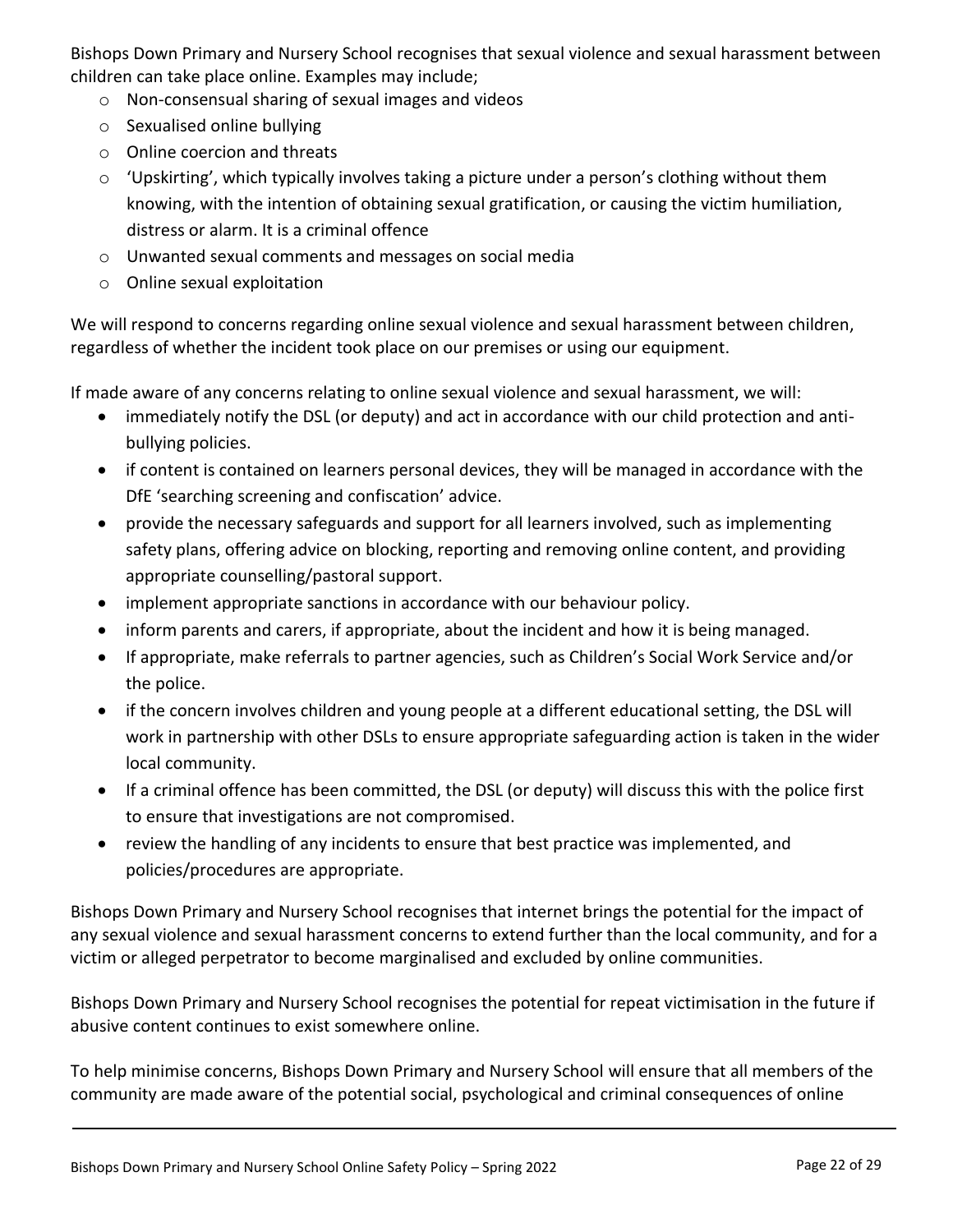sexual violence and sexual harassment by implementing a range of age and ability appropriate educational methods as part of our PSHE curriculum.

We will ensure that all members of the community are aware of sources of support regarding online sexual violence and sexual harassment between learners.

# **Youth Produced Sexual Imagery ("Sexting")**

Bishops Down Primary and Nursery School recognises youth produced sexual imagery (known as "sexting") as a safeguarding issue; all concerns will be reported to and dealt with by the DSL (or deputy). We will follow the advice as set out in the non-statutory UKCCIS guidance: '[Sexting in schools and colleges:](https://www.gov.uk/government/groups/uk-council-for-child-internet-safety-ukccis)  [responding to incidents and safeguarding young people'](https://www.gov.uk/government/groups/uk-council-for-child-internet-safety-ukccis) an[d KSCB](http://www.kscb.org.uk/guidance/online-safety) guidance: "Responding to youth produced sexual imagery".

Youth produced sexual imagery or 'sexting' is defined as the production and/or sharing of sexual photos and videos of and by young people who are under the age of 18. It includes nude or nearly nude images and/or sexual acts.

It is an offence to possess, distribute, show and make indecent images of children. The Sexual Offences Act 2003 defines a child, for the purposes of indecent images, as anyone under the age of 18.

Bishops Down Primary and Nursery School will ensure that all members of the community are made aware of the potential social, psychological and criminal consequences of creating or sharing youth produced sexual imagery by implementing preventative approaches, via a range of age and ability appropriate educational methods and through our RSE provision.

We will ensure that all members of the community are aware of sources of support regarding the taking and sharing of youth produced sexual imagery. Documents can be found in the staffroom. We will respond to concerns regarding youth produced sexual imagery, regardless of whether the incident took place on site or using setting provided or personal equipment.

We will not:

- view any suspected youth produced sexual imagery, unless there is no other option, or there is a clear safeguarding need or reason to do so. If it is deemed necessary, the imagery will only be viewed where possible by the DSL, and any decision making will be clearly documented.
- send, share, save or make copies of content suspected to be an indecent image/video of a child (i.e. youth produced sexual imagery) and will not allow or request learners to do so.

If made aware of an incident involving the creation or distribution of youth produced sexual imagery, we will:

- act in accordance with our child protection policies and the relevant local procedures.
- ensure the DSL (or deputy) responds in line with the UKCIS and KSCMP guidance.
- store any devices containing potential youth produced sexual imagery securely
	- If content is contained on learners personal devices, they will be managed in accordance with the DfE 'searching screening and confiscation' advice.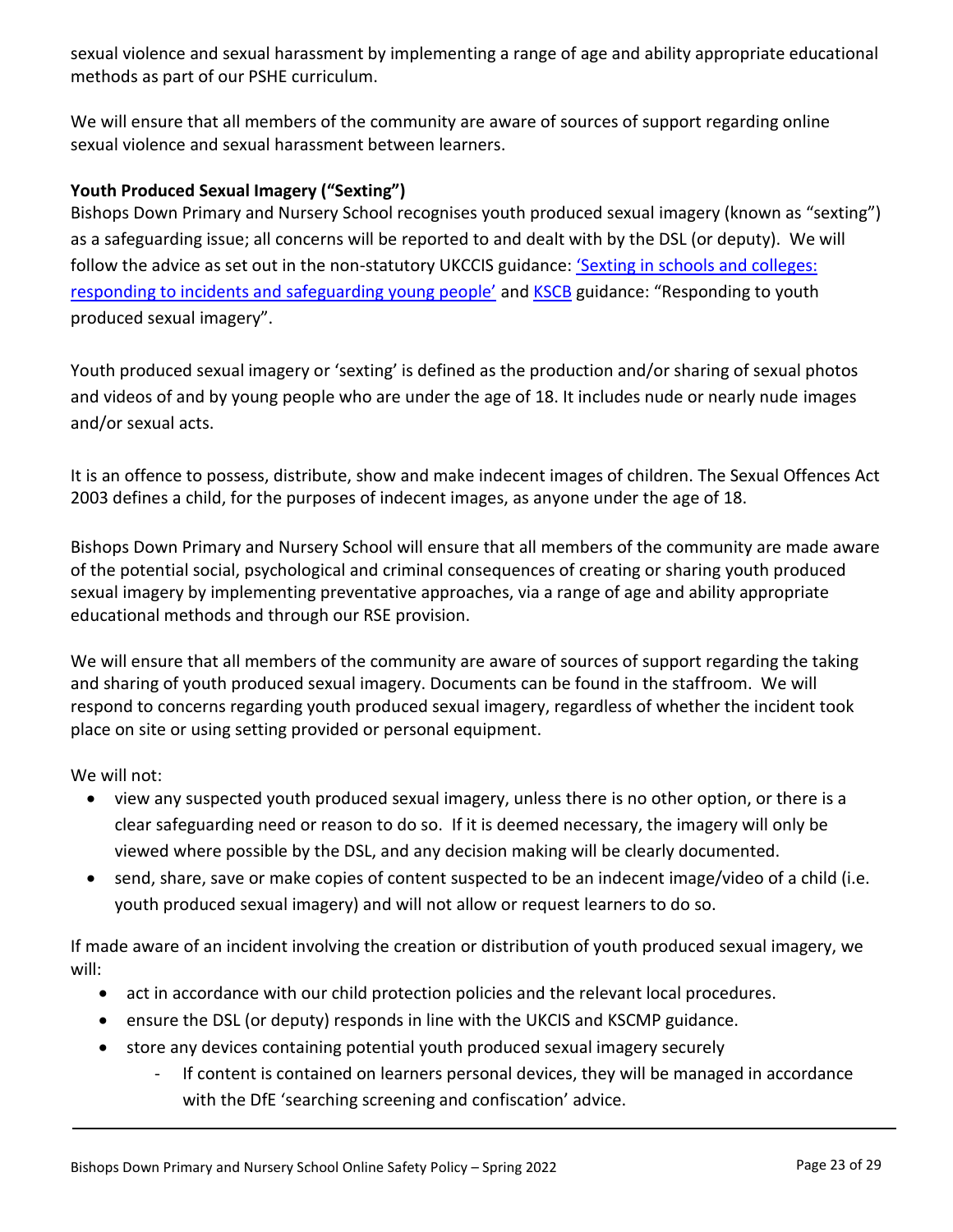- If a potentially indecent image has been taken or shared on our network or devices, we will act to block access to all users and isolate the image.
- carry out a risk assessment in line with the UKCIS and KSCMP guidance which considers the age and vulnerability of learners involved, including the possibility of carrying out relevant checks with other agencies.
- inform parents/carers about the incident and how it is being managed and provide support and signposting, as appropriate.
- make a referral to Children's Social Work Service and/or the police, as deemed appropriate in line with the UKCIS and KSCMP guidance.
- provide the necessary safeguards and support for learners, such as offering counselling or pastoral support.
- implement appropriate sanctions in accordance with our behaviour policy but taking care not to further traumatise victims where possible.
- consider the deletion of images in accordance with the UKCIS guidance.
	- Images will only be deleted once the DSL has confirmed that other agencies do not need to be involved and are sure that to do so would not place a child at risk or compromise an investigation.
- review the handling of any incidents to ensure that best practice was implemented; the leadership team will also review and update any management procedures, where necessary.

# **Online abuse and exploitation (including child sexual abuse and sexual or criminal exploitation)**

Bishops Down Primary and Nursery School recognises online abuse and exploitation, including sexual abuse and sexual or criminal exploitation, as a safeguarding issue and all concerns will be reported to and dealt with by the DSL (or deputy), in line with our child protection policy.

Bishops Down Primary and Nursery School will ensure that all members of the community are aware of online child abuse and sexual or criminal exploitation, including the possible grooming approaches which may be employed by offenders to target learners, and understand how to respond to concerns. We will implement preventative approaches for online child abuse and exploitation via a range of age and ability appropriate education for learners, staff and parents/carers. Use of NSPCC posters, online safety assemblies.

We will ensure that all members of the community are aware of the support available regarding online child abuse and exploitation, both locally and nationally.

If made aware of an incident involving online child abuse and/or exploitation, we will:

- act in accordance with our child protection policies and the relevant KSCMP procedures.
- **•** store any devices containing evidence securely.
- If content is contained on learners personal devices, they will be managed in accordance with the DfE 'searching screening and confiscation' advice.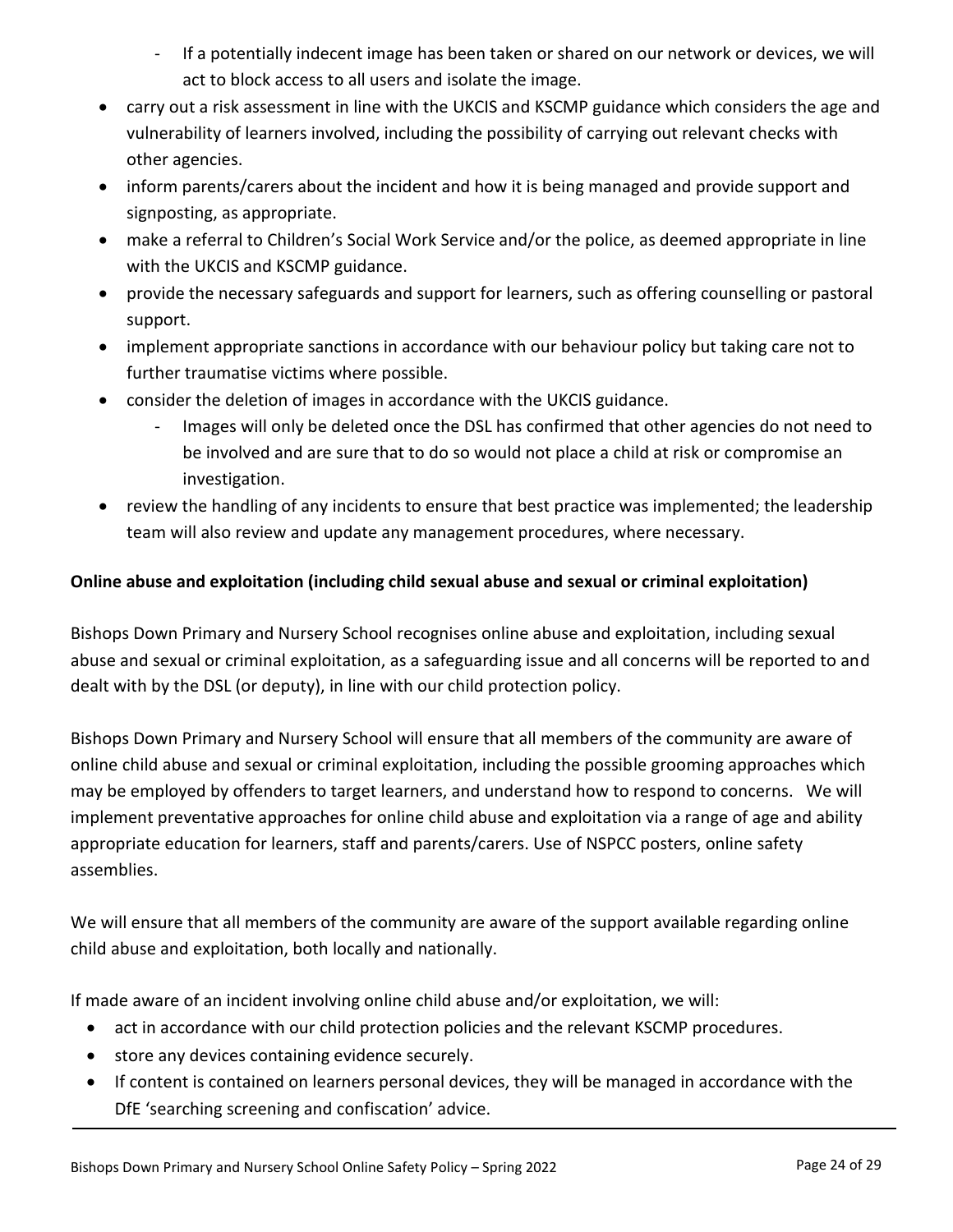- If any evidence is stored on our network or devices, we will act to block access to other users and isolate the content.
- if appropriate, make a referral to Children's Social Work Service and inform the police via 101, or 999 if a learner is at immediate risk.
- carry out a risk assessment which considers any vulnerabilities of learner(s) involved, including carrying out relevant checks with other agencies.
- inform parents/carers about the incident and how it is being managed and provide support and signposting, as appropriate.
- provide the necessary safeguards and support for learners, such as, offering counselling or pastoral support.
- review the handling of any incidents to ensure that best practice is implemented; leadership team will review and update any management procedures, where necessary.

We will respond to concerns regarding online abuse and exploitation, regardless of whether the incident took place on our premises or using setting provided or personal equipment. Where possible and appropriate, learners will be involved in decision making. If appropriate, they will be empowered to report concerns themselves with support, for example if the concern relates to online sexual abuse via CEOP: www.ceop.police.uk/safety-centre/

If we are unclear whether a criminal offence has been committed, the DSL (or deputy) will obtain advice immediately through the Education Safeguarding Service and/or police. If made aware of intelligence or information which may relate to child sexual exploitation (on or offline), it will be passed through to the police by the DSL (or deputy). If members of the public or learners at other settings are believed to have been targeted, the DSL (or deputy) will seek advice from the police and/or the Education Safeguarding Service before sharing specific information to ensure that potential investigations are not compromised.

# **Indecent Images of Children (IIOC)**

Bishops Down Primary and Nursery School will ensure that all members of the community are made aware of the possible consequences of accessing Indecent Images of Children (IIOC) as appropriate to the age and ability. We will respond to concerns regarding IIOC on our equipment and/or personal equipment, even if access took place off site.

We will seek to prevent accidental access to IIOC by using an Internet Service Provider (ISP) which subscribes to the Internet Watch Foundation (IWF) block list and by implementing appropriate filtering, firewalls and anti-spam software. If we are unclear if a criminal offence has been committed, the DSL (or deputy) will obtain advice immediately through the police and/or the Education Safeguarding Service.

If made aware of IIOC, we will:

- act in accordance with our child protection policy and the relevant KSCMP procedures.
- store any devices involved securely.
- immediately inform appropriate organisations, such as the IWF and police.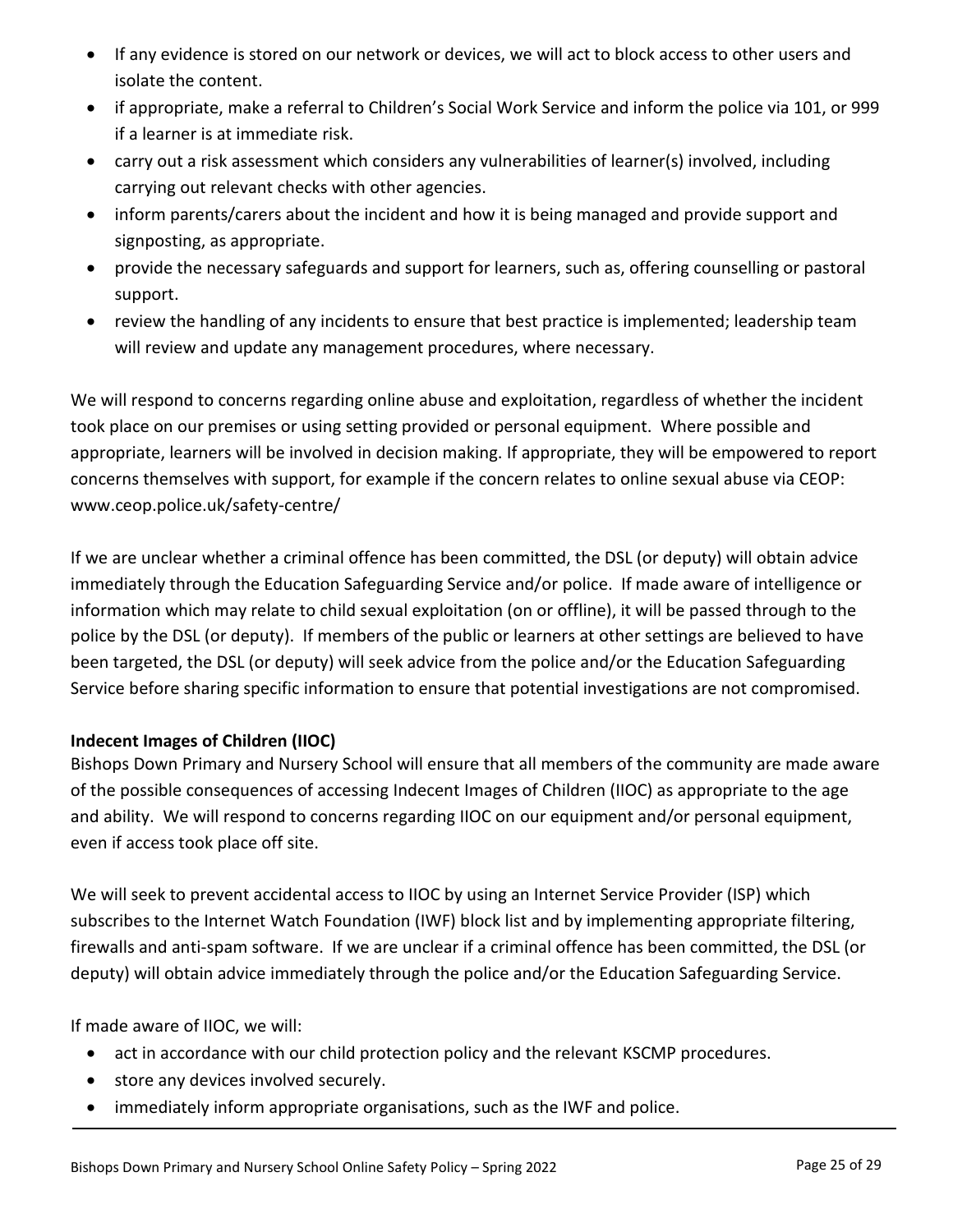If made aware that a member of staff or a learner has been inadvertently exposed to indecent images of children, we will:

- ensure that the DSL (or deputy) is informed.
- ensure that the URLs (webpage addresses) which contain the suspect images are reported to the IWF via [www.iwf.org.uk](https://www.iwf.org.uk/) .
- ensure that any copies that exist of the image, for example in emails, are deleted.
- report concerns, as appropriate to parents and carers.

If made aware that indecent images of children have been found on the setting provided devices, we will:

- ensure that the DSL (or deputy) is informed.
- ensure that the URLs (webpage addresses) which contain the suspect images are reported to the IWF via [www.iwf.org.uk](https://www.iwf.org.uk/).
- inform the police via 101 or 999 if there is an immediate risk of harm, and Children's Social Work Service, as appropriate.
- only store copies of images (securely, where no one else has access to them and delete all other copies) following a written request from the police.
- report concerns, as appropriate to parents/carers.

If made aware that a member of staff is in possession of indecent images of children on school provided devices, we will:

- ensure that the headteacher is informed in line with our managing allegations against staff policy.
- inform the Local LADO and other relevant organisations in accordance with our managing allegations against staff policy.
- quarantine any devices until police advice has been sought.

#### **Cyberbullying**

Cyberbullying, along with all other forms of bullying, will not be tolerated at Bishops Down Primary School. Full details of how we will respond to cyberbullying are set out in our anti-bullying policy.

#### **Online Hate**

Online hate content, directed towards or posted by, specific members of the community will not be tolerated at Bishops Down Primary and Nursery School and will be responded to in line with existing policies, including anti-bullying and behaviour. All members of the community will be advised to report online hate in accordance with relevant policies and procedures. The Police will be contacted if a criminal offence is suspected. If we are unclear on how to respond, or whether a criminal offence has been committed, the DSL (or deputy) will obtain advice through the Education Safeguarding Team and/or Kent Police.

#### **Online Radicalisation and Extremism**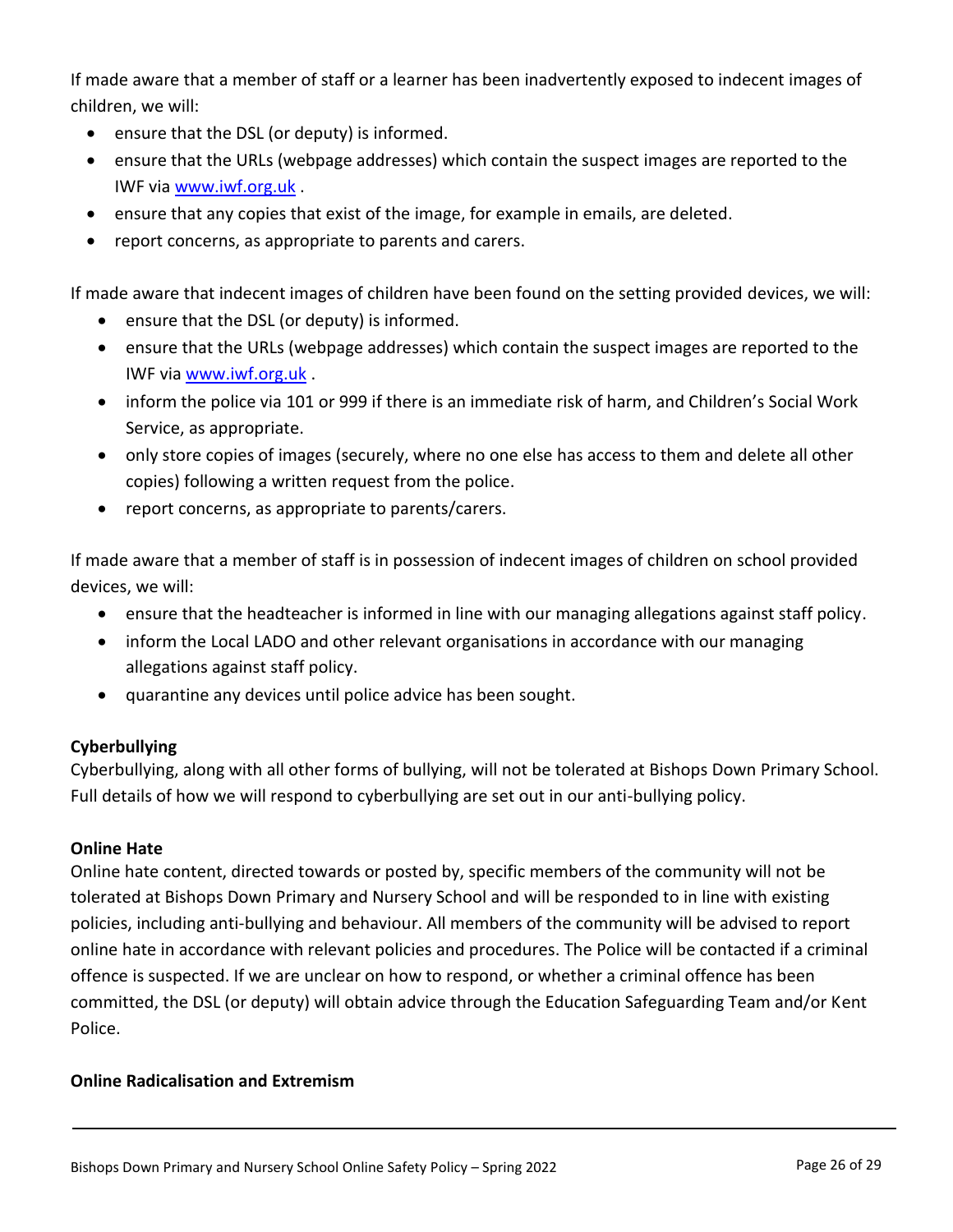We will take all reasonable precautions to ensure that learners and staff are safe from terrorist and extremist material when accessing the internet on site. If we are concerned that a child or parent/carer may be at risk of radicalisation online, the DSL (or deputy) will be informed immediately, and action will be taken in line with our child protection policy.

If we are concerned that member of staff may be at risk of radicalisation online, the Head teacher will be informed immediately, and action will be taken in line with the child protection and allegations policies.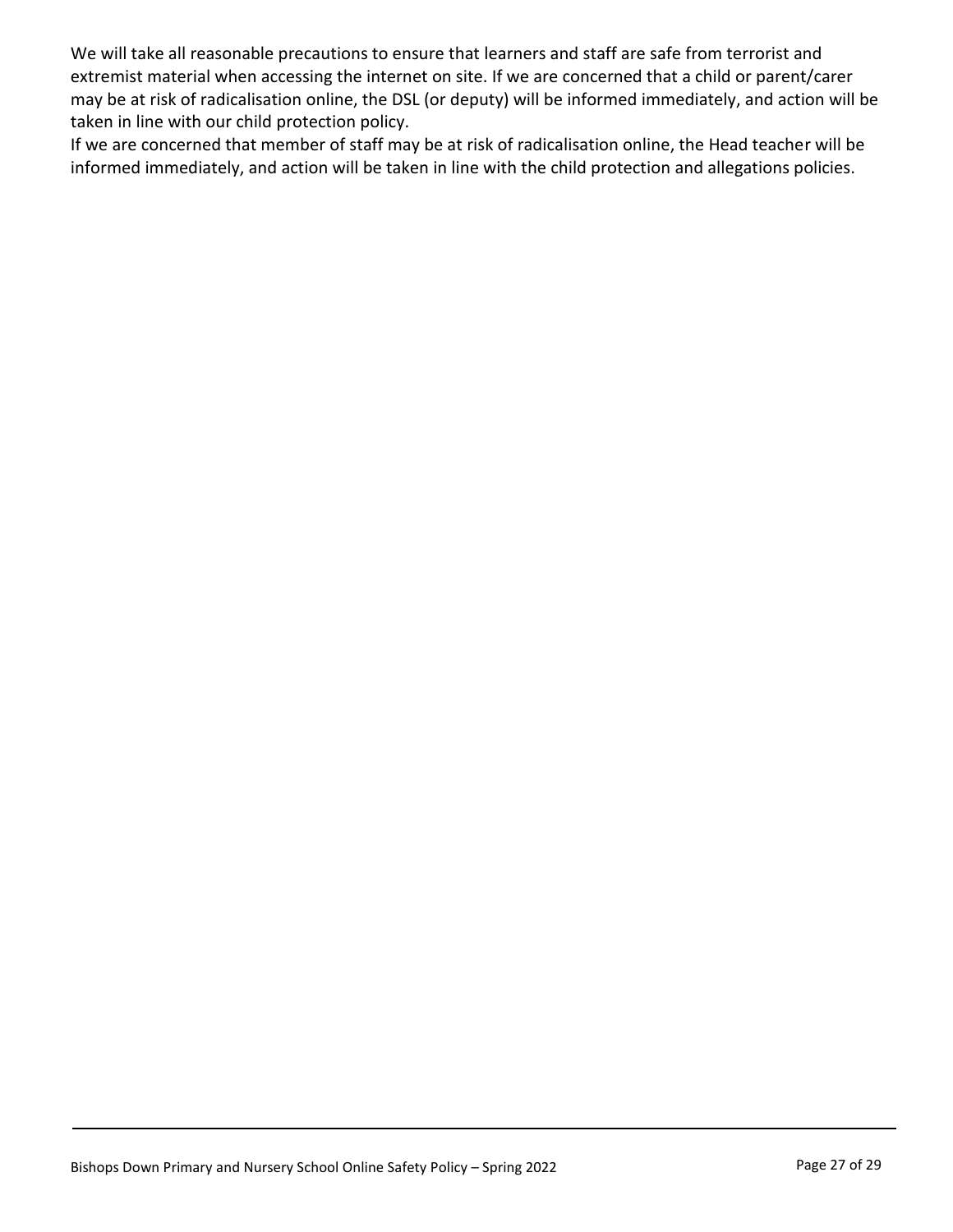# **Useful Links for Educational Settings Kent Support and Guidance for Educational Settings Education Safeguarding Team**:

- $-03000415797$ 
	- o Rebecca Avery, Education Safeguarding Advisor (Online Protection)
	- o Ashley Assiter, Online Safety Development Officer
- Guidance for Educational Settings:
	- o [www.kelsi.org.uk/support-for-children-and-young-people/child-protection-and-safeguarding](http://www.kelsi.org.uk/support-for-children-and-young-people/child-protection-and-safeguarding)
	- o [www.theeducationpeople.org/blog/?tags=Online+Safety&page=1](http://www.theeducationpeople.org/blog/?tags=Online+Safety&page=1)

#### **KSCMP:** [www.kscmp.org.uk](http://www.kscmp.org.uk/)

#### **Kent Police:**

- [www.kent.police.uk](http://www.kent.police.uk/) or [www.kent.police.uk/internetsafety](http://www.kent.police.uk/internetsafety)
- In an emergency (a life is in danger or a crime in progress) dial 999. For non-urgent enquiries, contact Kent Police via 101

#### **Front Door:**

- The Front Door can be contacted on 03000 41 11 11
- Out of hours (after 5pm / Urgent calls only) please contact: 03000 41 91 91

**Early Help and Preventative Services:** [www.kelsi.org.uk/special-education-needs/integrated-childrens](http://www.kelsi.org.uk/special-education-needs/integrated-childrens-services/early-help-contacts)[services/early-help-contacts](http://www.kelsi.org.uk/special-education-needs/integrated-childrens-services/early-help-contacts)

#### **Other:**

EiS - ICT Support for Schools and Kent Schools Broadband Service Desk**:** [www.eisit.uk](http://www.eisit.uk/)

#### **National Links and Resources for Settings, Learners and Parents/carers**

- CEOP:
	- o [www.thinkuknow.co.uk](http://www.thinkuknow.co.uk/)
	- o [www.ceop.police.uk](http://www.ceop.police.uk/)
- **•** Internet Watch Foundation (IWF): [www.iwf.org.uk](http://www.iwf.org.uk/)
- UK Council for Internet Safety (UKCIS): [www.gov.uk/government/organisations/uk-council-for](https://www.gov.uk/government/organisations/uk-council-for-internet-safety)[internet-safety](https://www.gov.uk/government/organisations/uk-council-for-internet-safety)
- UK Safer Internet Centre: [www.saferinternet.org.uk](http://www.saferinternet.org.uk/)
	- o Professional Online Safety Helpline: [www.saferinternet.org.uk/about/helpline](http://www.saferinternet.org.uk/about/helpline)
	- o Report Harmful Content:<https://reportharmfulcontent.com/>
- 360 Safe Self-Review tool for schools: [www.360safe.org.uk](http://www.360safe.org.uk/)